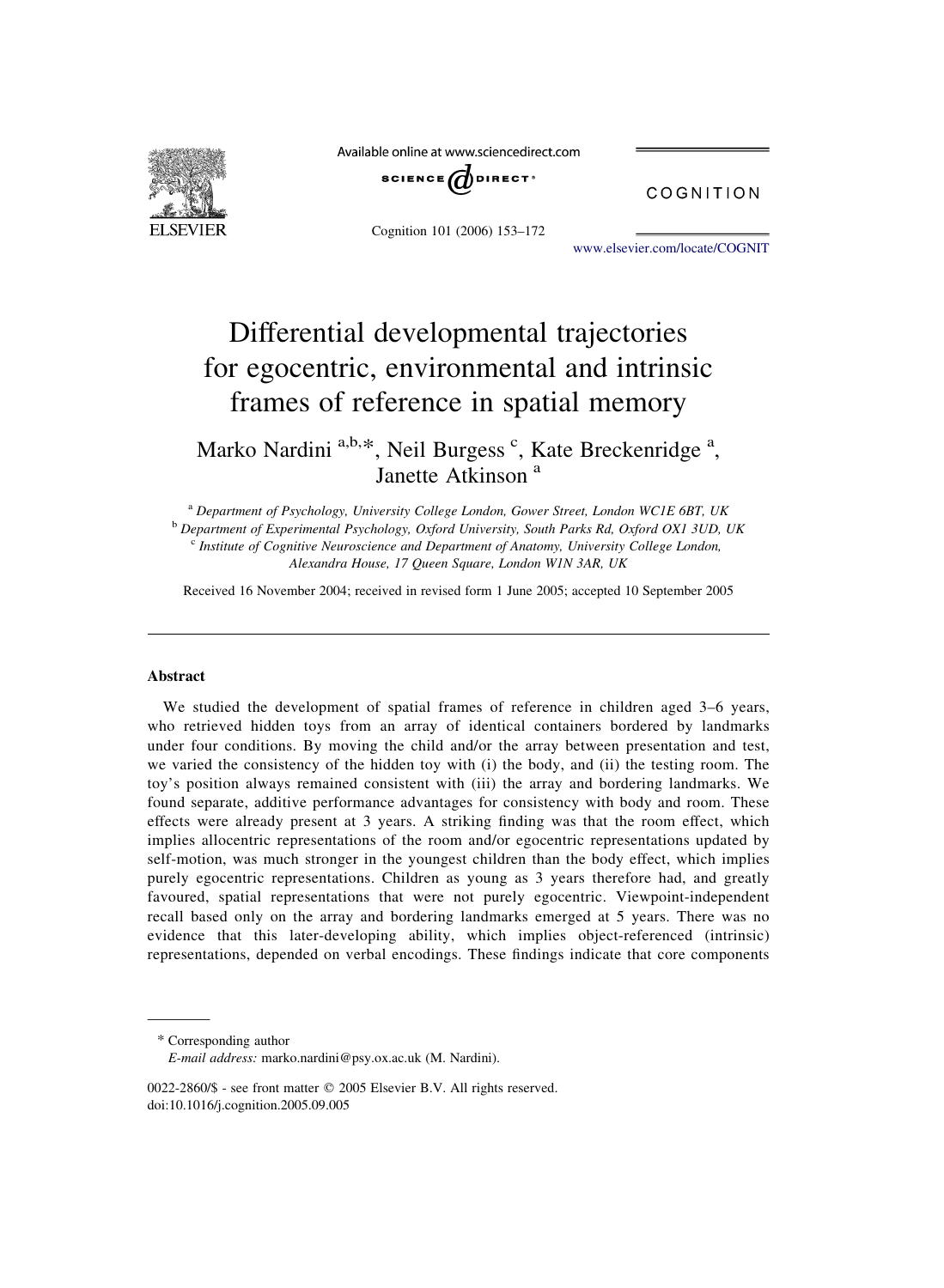of adult spatial competence, including parallel egocentric and nonegocentric representations of space, are present as early as 3 years. These are supplemented by later-developing object-referenced representations.

 $Q$  2005 Elsevier B.V. All rights reserved.

Keywords: Spatial cognition; Spatial representation; Navigation; Development; Allocentric; Egocentric; Viewpoint independence

#### 1. Introduction

A well-known distinction exists between two potential frames of reference in spatial memory. Egocentric representations of location, expressing an object's relation to the self, would be simple to generate from sensory data, and could provide a direct basis for action. Allocentric representations, expressing a location with respect to an external frame of reference (e.g. one provided by visual landmarks) would be more difficult to compute, but would provide a better basis for flexible navigation and for the long term storage of complex layouts.

In the present study we trace the developmental time courses of different types of representation using a task in which children recall the locations of hidden toys. A body of developmental literature describes transitions from "egocentric" to "allocentric" responses to stimuli in early childhood (e.g. [Acredolo, 1978; Bremner & Bryant, 1977; Piaget &](#page-18-0) [Inhelder, 1967](#page-18-0)). Our paradigm takes as its starting point the fact, now well established in the adult and animal literature, that different frames of reference are not mutually exclusive, but ordinarily operate in parallel [\(Nadel & Hardt, 2004\)](#page-19-0). In a factorial design, we distinguish between the contributions to performance of those frameworks for representation provided by the body, and those provided by the environment. In this way we are able to provide answers to some questions about the development of viewpoint independence raised, but inconclusively answered, in earlier perspective-taking studies (e.g. [Huttenlocher & Presson, 1973; Piaget & Inhelder, 1967](#page-19-0)).

Recent studies of adult spatial memory by [Simons & Wang \(1998\); Wang & Simons](#page-19-0) [\(1999\)](#page-19-0) have provided an elegant demonstration of the parallel effects of frames of reference defined by (i) the body, and (ii) the surrounding environment. Participants were shown an array of five objects and subsequently asked to say which of the objects had been moved. Between presentation and test, the participant's position and the array's orientation within the room were manipulated so that the array of objects remained either consistent or inconsistent with its initial position, as judged relative to (i) the body and (ii) the room. In the baseline condition, where both frames of reference were available, participants were tested from the same place in the room and the array did not move. When they moved to a new place in the room, and therefore saw a new view of the array, the body-array relation was made inconsistent. The room-array relation was made inconsistent when participants moved to a new place, but the array was simultaneously rotated so that their view of it matched the view seen at the start. Finally, when the array was rotated but participants answered from the same place in the room, both relations were made inconsistent. Simons and Wang's results showed that the frames of reference provided by body and environment had additive effects on recall accuracy. Recall was most accurate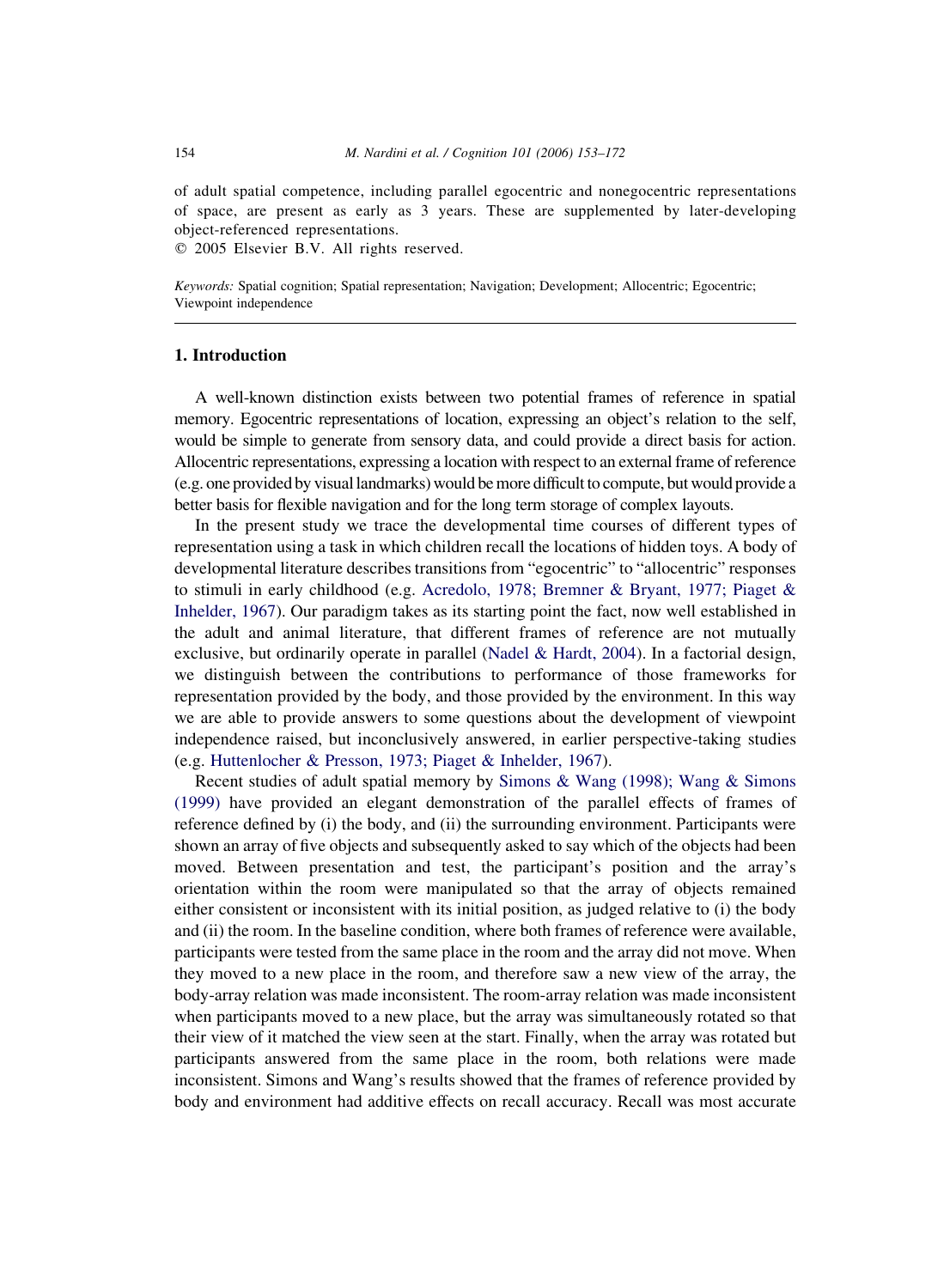when both were consistent between presentation and test, and least accurate when neither was consistent. This paradigm provides the basis for our developmental study.

The first result from Simons and Wang's work was improved performance when the array did not move within the surrounding room. For example, participants who moved to a new viewing position performed better than those who experienced the equivalent viewpoint change when it was produced by rotation of the array. In an illuminated testing room, this advantage could be explained by two different effects. First, accuracy could be improved by allocentric representations of the objects' locations within the surrounding framework of visual cues. Array rotation would disrupt these relationships. Second, participants who walked to a new position had the advantage of self-motion cues, including those from the vestibular sense and from motor-efference, to the distance and direction of their displacement. These cues could be used for "internal updating" of the object locations.

Spatial updating processes, including path integration and dead reckoning, are found in many species, including humans [\(Farrell & Robertson, 1998; Loomis, Klatzky, Golledge,](#page-18-0) [Cicinelli, Pellegrino and Fry, 1993; Mittelstaedt & Mittelstaedt, 1980](#page-18-0)). [Simons & Wang](#page-19-0) [\(1998\)](#page-19-0) argued that spatial updating was sufficient to explain the room-consistency effect, since it was still found in a darkened room, where no landmarks external to the array were visible. In a subsequent study, [Burgess, Spiers, and Paleologou \(2004\)](#page-18-0) separated effects of spatial updating from use of an allocentric reference frame by additionally varying the array's consistency with an external landmark. They found performance advantages both for consistency with movement cues and for consistency with the landmark, showing that subjects used both spatial updating from self-motion cues and allocentric representations of location relative to an external landmark.

The second result from Simons and Wang's work was an advantage for consistency with the body: participants were more accurate when they viewed the array from the same angle at presentation and test. The availability of a familiar view would make it possible to recall the layout using egocentric representations such as stored visual images. Advantages for recall from familiar viewpoints are reported in species ranging from ants to humans [\(Diwadkar & McNamara, 1997; Judd & Collett, 1998; Roskos-Ewoldsen,](#page-18-0) [McNamara, Shelton, & Carr, 1998\)](#page-18-0). The Simons and Wang paradigm is innovative in allowing the comparison of body-consistency and room-consistency effects within the same task.

A final result was that when none of the frames of reference provided by body or environment were consistent between presentation and test, accuracy was still far above chance. In this condition, produced by rotating the array while keeping the participant in the same place in the room, the only frame of reference that remained consistent was provided by the array itself. This type of allocentric frame of reference, also referred to as an intrinsic reference frame [\(Levinson, 2003](#page-19-0)), was defined by the array's layout and overall shape. An allocentric representation providing a viewpoint-independent map of the array's layout would account for participants' ability to solve the task. Alternatively, participants could mentally rotate the array and match it to a stored visual image. The task does not distinguish between these possibilities, but common to both is the requirement to adopt a frame of reference intrinsic to the array, distinct from those defined by the observer or the testing space.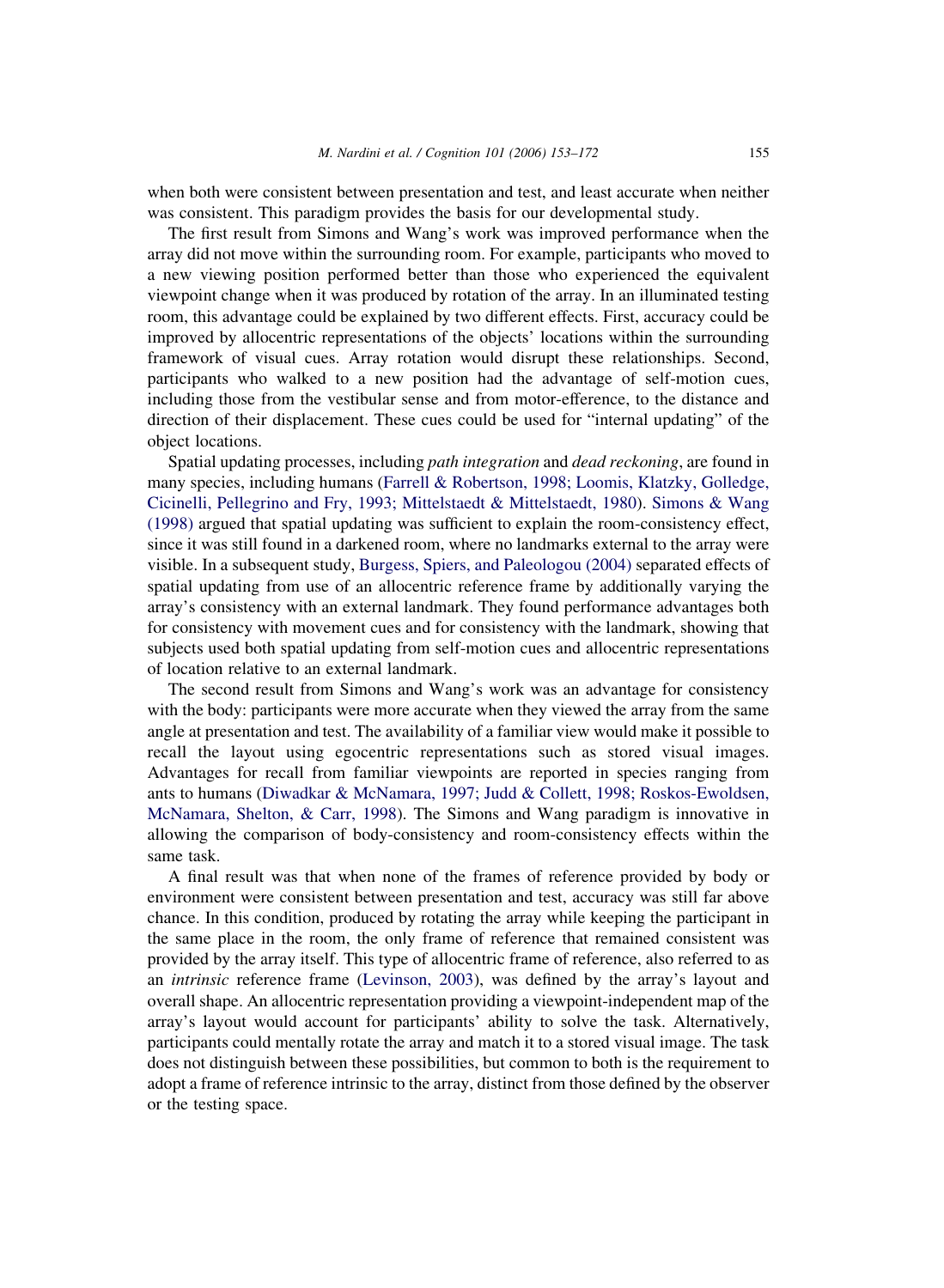To summarise, the array rotation paradigm provides measures of a range of different representations in spatial memory. In the present study, we collected developmental data with a modified version of the task. Questions about the development of spatial representations are by no means new, but this task's factorial design makes it possible to distinguish between them in novel ways. In the "perspective problem" studies of Piaget  $\&$ [Inhelder \(1967\); Huttenlocher & Presson \(1973\)](#page-19-0), children imagined taking a different perspective with respect to a spatial layout and used models or diagrams to indicate what they would see. These tasks were interesting because they required participants to retrieve layouts in a viewpoint-independent manner, e.g. using allocentric representations. They proved difficult, and were not solved until around 10 years. However, it is likely that this did not only reflect difficulties with forming viewpoint-independent representations. The high rates of "egocentric" responses, in which children made the error of reporting what they could actually see, suggest that an additional component of these tasks was the need to suppress one's own perspective, and, in most tests, to understand what was meant by the instruction to adopt another's viewpoint. The response, selecting a diagram, may also have been difficult, and later studies confirmed that children asked to imagine being at a different side of a spatial array performed much better given questions about parts of the array itself than pictorial stimuli [\(Newcombe & Huttenlocher, 1992](#page-19-0)).

Our task extends more recent studies by [Huttenlocher, Newcombe, and Sandberg](#page-19-0) [\(1994\); Newcombe, Huttenlocher, Bullock Drummey, and Wiley \(1998\)](#page-19-0), in which children searched for toys after seeing them buried in a sandbox. In the 1994 study, systematic biases provided evidence for encodings with respect to the edges of the box at 16–24 months. In the 1998 study, children aged 16–36 months searched after walking to the opposite side of the box, a manipulation that eliminated the egocentric frame of reference. Visual cues in the testing room were either visible, or hidden by a screen. All age groups searched accurately from the opposite side, and after 22 months performance improved when the additional room cues were visible, a result consistent with accurate spatial updating in younger children, and emergence of allocentric representations using distal landmarks at 22 months. Children who walked around and searched from a new position were also less accurate than those in the 1994 study who had searched from the same place, implying an advantage for representations made available by an egocentric frame of reference. The view-change condition however entailed an additional walking task, which children who answered from the same place did not have. The difference between these conditions could therefore partly reflect disruption from this secondary task. Finally, although the gaze of participants was broken between presentation and test, it is not apparent that children were prevented from refixating the hiding place and tracking it while walking around the array, so keeping it perceptually available. It would be ideal to rule out such strategies completely for a test of spatial representations that do not depend solely on the momentary retinal input.

The adult task of Simons and Wang avoided both of these difficulties. The walking demand was matched across conditions, so that participants responding from the same position walked the same distance between presentation and test as those responding from the other position; to do this, they walked halfway to the other position and back. Fixation of the array during the interval was not possible because it was only viewable at the two test positions. The present study adopted these features of the array rotation paradigm, as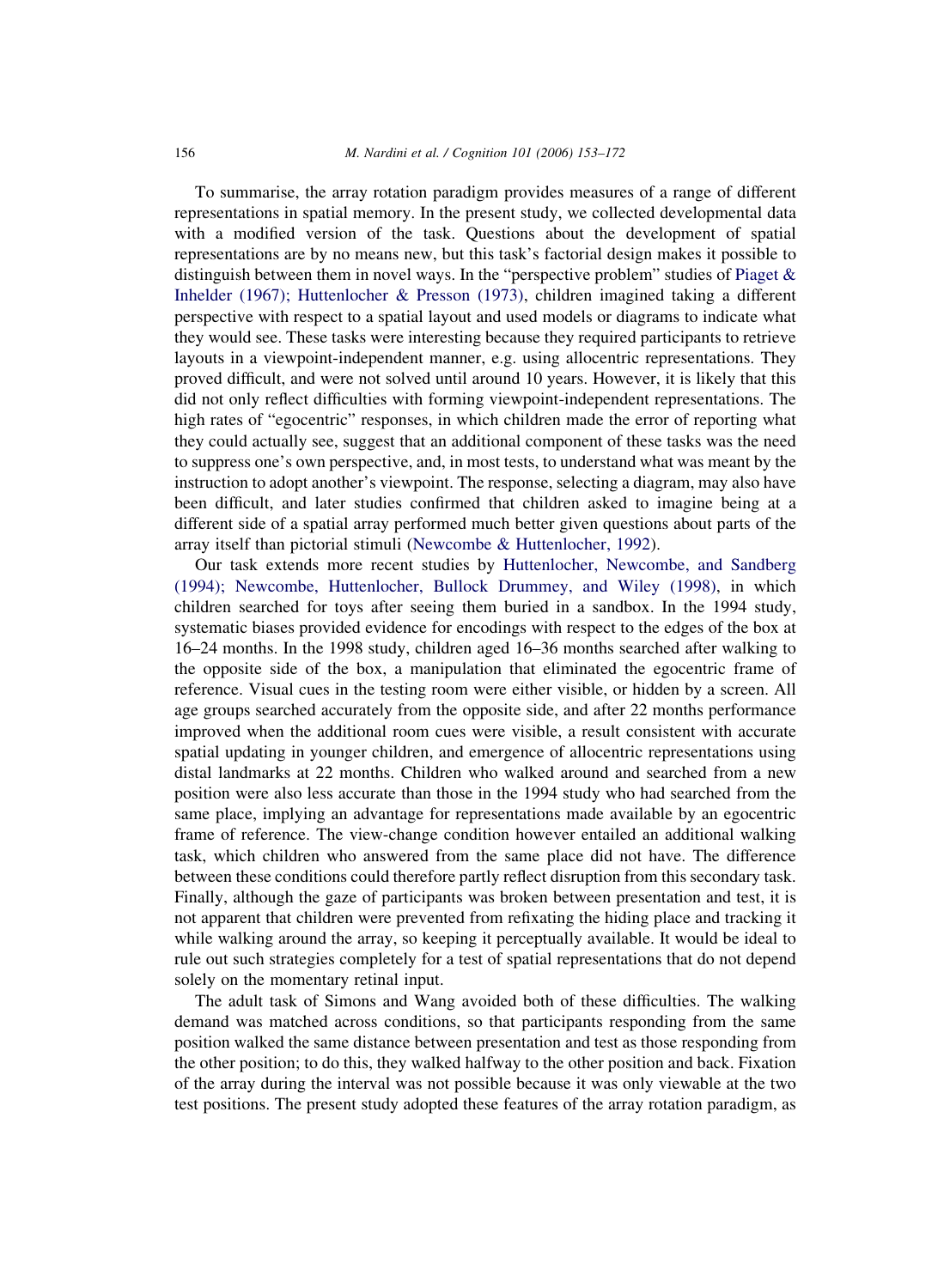well as its factorial design. Instead of a change detection task, which might not be so easily comprehensible to children, it took the form of a search task with hidden toys. On each trial the child had to recall the position of a single toy hidden in one of 12 identical containers bordered by distinctive landmarks, from the same or from a different position, after rotation or no rotation of the whole array, including these local landmarks. All participants experienced all conditions. The age range we tested was 3–6 years.

The condition in which children walked to a new place replicates standard tests of retrieval from a new viewpoint with both environment and movement cues available (e.g. [Newcombe et al., 1998\)](#page-19-0). When viewpoint changes were produced by array rotation rather than self-motion, the solution depended only on visual cues intrinsic to the array, including its overall shape and the landmarks fixed at two of its edges. This condition constituted the test for viewpoint-independent recall. Two further conditions—a baseline condition in which children answered from the same place, and a condition in which they walked but the array was also rotated so that the same view was presented—completed the factorial design. Since conditions were matched for the attentional and motor demands of walking, differences between them can be interpreted as direct effects of the spatial manipulations.

Viewpoint-independent retrieval could depend on something other than allocentric spatial representations. One possibility is that it depends on the ability to form verbal representations of the hiding places. A final trial on which a verbal description of the hiding place was elicited, without warning and when the array was not visible, measured the extent to which children's representations of the hiding places were verbally mediated.

## 2. Method

#### 2.1. Subjects

Participants were children at London primary schools and nurseries, and volunteers at the Department of Psychology, University College London. We tested 73 children: 18 three-yearolds (mean age 3.5, SD 0.25 years; 9 male), 21 four-year-olds (mean age 4.5, SD 0.26 years; 11 male), 17 five-year-olds (mean age 5.5, SD 0.30 years; 8 male) and 17 six-year-olds (mean age 6.5, SD 0.35 years; 9 male). The mean ages of males and females did not differ overall ( $P$ 0.9), nor did they differ within any age group (for all groups,  $P > 0.4$ ). All parents gave consent for their child's participation in the study, in line with the relevant Ethics Committees.

## 2.2. Apparatus

The test apparatus ([Fig. 1](#page-5-0)a) comprised a dark green board measuring 82 cm  $\times$  82 cm. A portion of the board (70 cm  $\times$  70 cm) was taken up by an array of 12 identical inverted white cups (diameter 8 cm) arranged in a fixed pattern which avoided the appearance of a grid or other distinctive figure. Toy houses and animals which could serve as landmarks were arranged in the remaining space, occupying two of the board's edges. More distant uncontrolled visual cues, which were fixed and therefore could not provide a basis for retrieval when the array was rotated, were also present in the testing room. Two viewing positions were marked on the floor, 20 cm from two adjacent edges of the board. The line of sight of each was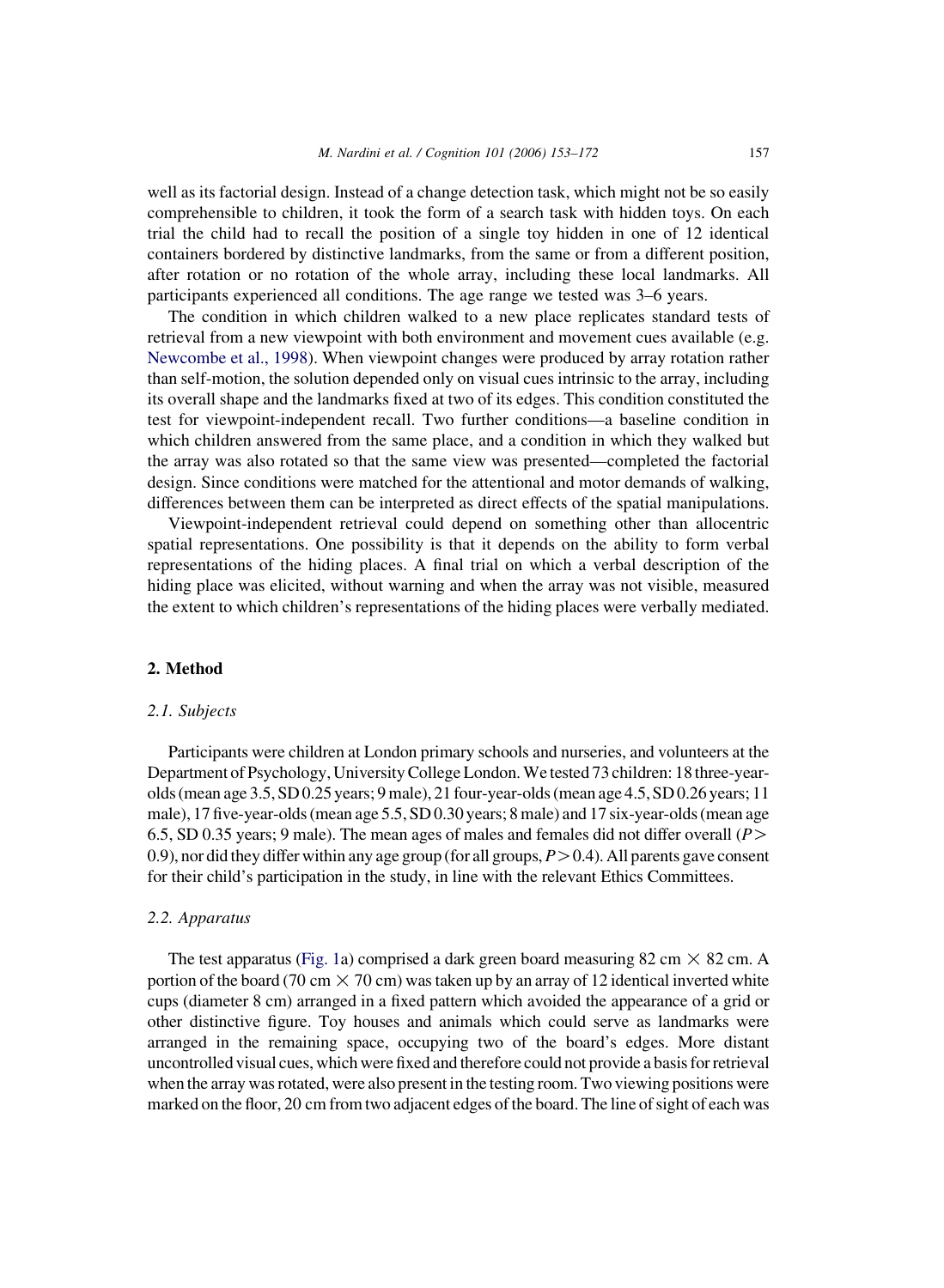<span id="page-5-0"></span>

Fig. 1. The apparatus (a). After the toy was hidden, changes in the hiding place's relation to the body (i.e. changes in the angle at which participants viewed the array) were obtained either by walking the child to a new position (child-move condition; e.g. walk from 1–2), or by rotating the board (array-move condition; e.g. board rotates a to aR while participant walks from 1 halfway to 2, and back to 1). When participant position changed and the board rotated (both-move condition), the original body relation (viewing angle) was matched (e.g. subject walks 1–2 while board rotates  $b$  to  $bR$ ). In the baseline *neither-move* condition, the child walked halfway to the other position and back and the board was not rotated. These four conditions (b) systematically varied the hiding place's consistency with the body and the room. The frame of reference provided by the array itself was always consistent between presentation and test. This frame of reference provided the only basis for correct retrieval in the arraymove condition.

22.5 $^{\circ}$  from the normal to the nearest edge. The view of the array was therefore shifted by 135 $^{\circ}$ between the two positions. A line which participants walked between hiding and retrieval was also marked on the floor. The stimuli whose hiding places had to be recalled were small attractive toys.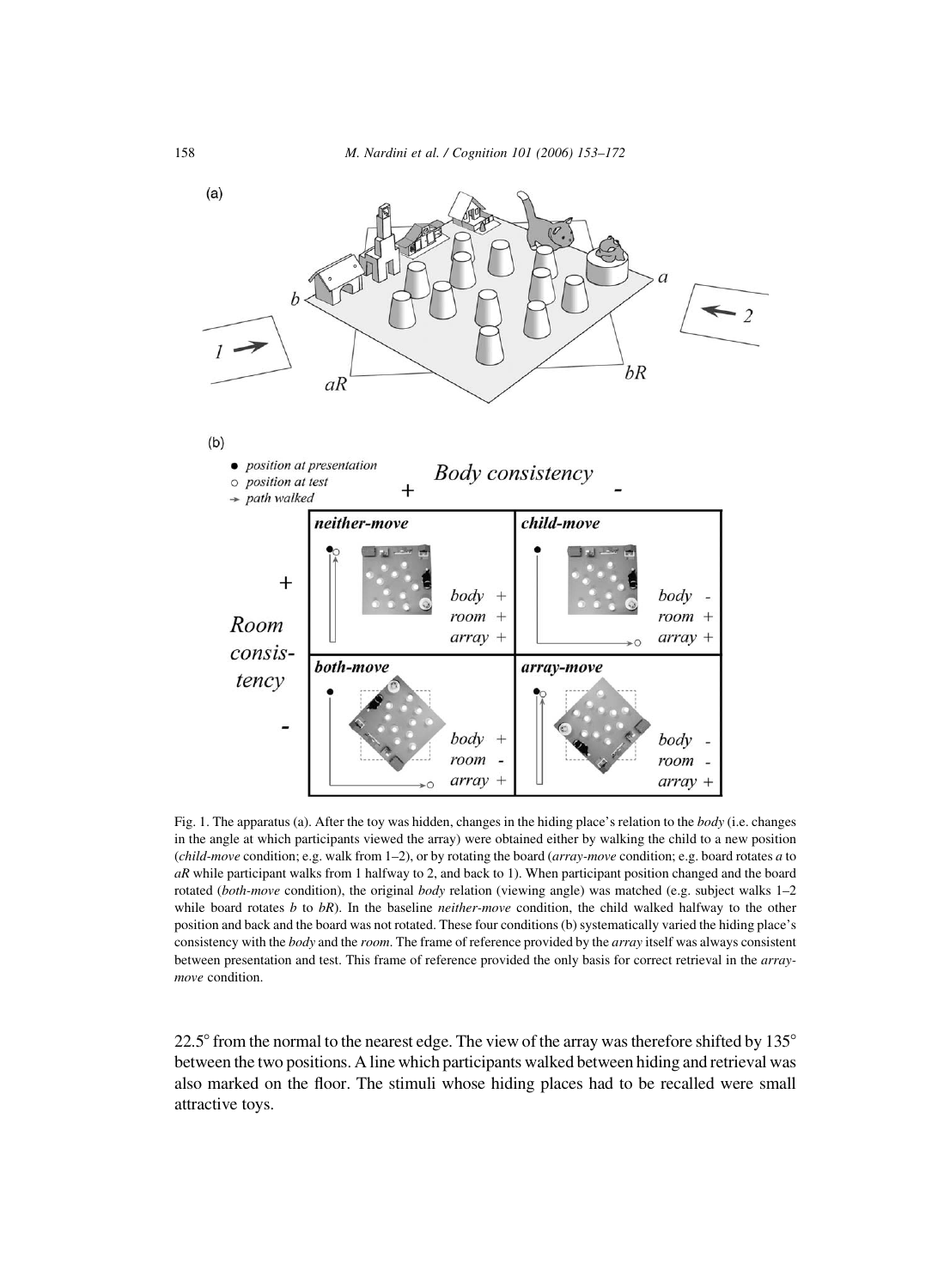### 2.3. Design

Subject movement and array rotation varied according to a  $2 \times 2$  design with the factors body consistency and room consistency. Before retrieval, children either walked to the other viewing position, or halfway and back to their initial position. At the same time, the array was either rotated by  $135^\circ$  relative to the room, or was not rotated. When the child walked around and the array rotated, the hiding place remained consistent with the body that is, the original view of the array was matched. The conditions in the experiment are described in detail in [Fig. 1](#page-5-0)a and b. Note that the two factors state the hiding place's consistency with *body* and *room* respectively, but neither states the participant's absolute position in the testing room. In this respect our description of the  $2\times 2$  design differs from that in [Wang & Simons \(1999\)](#page-19-0), although it embodies the same four conditions. The frame of reference defined by the *array* itself was always consistent between presentation and test. In the array-move condition this provided the only basis for correct retrieval.

Participants completed four blocks of four trials, each block comprising one trial from every condition. Condition orders and hiding locations were selected in sequences pseudorandomly generated for each child. The cup near the centre of the board was never used because it was not sufficiently displaced by rotation (see *Analysis*). The remaining 11 locations appeared at least once for each participant, but the same location was not repeated on successive trials, and locations in different regions of the board (landmarkadjacent, centre, edge) appeared with equal frequency in different conditions.

Since children in our pilot study were most motivated to look for toys at the very start of the task, no practice trials were included. However conditions in the first block had a constant order (neither-move, child-move, array-move, both-move), which introduced all participants consistently to the different demands of the task. Condition orders within the following three blocks were random. On each trial we recorded the first location searched. This was subsequently converted to distance (cm) from the correct cup and a standard performance score scaled against chance (see Analysis). On a final trial following the four blocks of four, a verbal description of the hiding place was elicited; the hiding location for this trial was constant for all participants.

# 2.4. Procedure

One experimenter hid toys and recorded responses while a second walked with the child. On each trial a different toy was hidden. The first experimenter interested the participant in the stimulus by asking what it was: this attracted their attention and helped to establish interaction with shy children. Identification of the toy (e.g. a teddy, a pig, a dinosaur) met with enthusiasm from the experimenters, who praised success generously in order to counteract the potentially demotivating effect of failing to find the toys.

The first experimenter picked up one of the cups and set the toy down in the space under it. While the cup was still held in the air, the experimenters checked that the participant was attending to the position of the toy by asking a question, for example "can you see where he's hiding?". The cup was lowered once the experimenters were sure that the child had seen the toy. The second experimenter then walked the participant either all the way around to the other viewing position, or halfway and back. A large sheet of card was held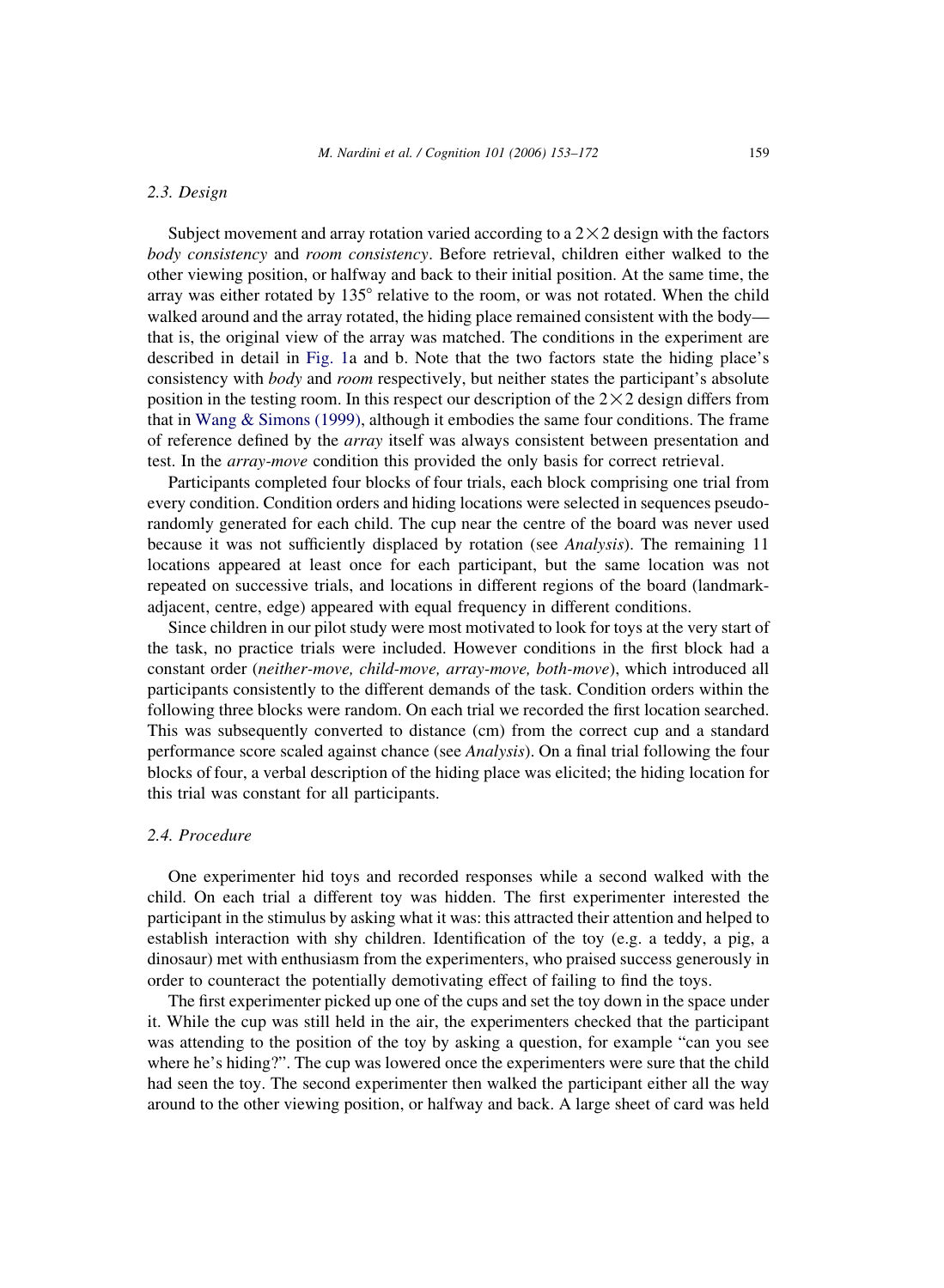to one side of the child's face to block their view of the array during the entire walking phase. Both experimenters monitored the child's gaze, and those who tried to look past the card were warned not to "peek" and encouraged to look up at the experimenter who was walking with them instead. On the *room inconsistent* conditions (both-move and arraymove) the first experimenter additionally rotated the board during this part of the trial.

In the search phase both experimenters directed their gaze at the participant rather than at any part of the array. Children were asked to use a ruler to tap the top of the cup where the toy was hiding, and an experimenter lifted the cup. By preventing children from lifting cups by themselves, a process hard to regulate once allowed to get underway, we emphasised the importance of recalling the right cup rather than using trial and error.

On the first occasion when rotation occurred, the experimenters carefully demonstrated how the board could be turned before the trial began. On all rotation trials, children were warned before they searched that the array had "turned around". These measures were motivated by the finding in our pilot study that younger children tended to search as if the rotation had not occurred. We wanted to counter the possibility that any child was unaware that a manipulation of the board had taken place. On all trials other than the first rotation trial, children did not know where they would be walking, and whether the array would be rotated or not, until the toy had been hidden and the walking phase had started. Each trial began at whichever viewing position the last had ended. The even distribution of same position and different position trials meant that on average the two viewpoints were experienced equally often.

On a final trial the toy was always hidden under the same cup. This location admits a variety of correct verbal descriptions, but is uniquely specified by its relation to two landmarks, "between the cat and the frog" (see [Fig. 1a](#page-5-0)). Participants were not given advance warning that this trial would differ from the others. However after the toy was hidden, the second experimenter turned the child away from the array and, blocking their view with the card, asked: "can you tell me where [the toy] is hiding?" For children who did not answer or tried to point, the question was repeated in different ways ("can you say to me where it is?"). Answers were recorded verbatim.

## 2.5. Analysis

Our dependent measure, first cup searched, was initially converted to a distance (cm) from the correct cup, 0 cm indicating a correct search. For each trial this error distance was transformed into a standardised performance score as follows. Each hiding place has an associated average error expected by chance. This value, which would be obtained by a participant searching at random over many trials, is given by the mean of the distances between that place and all 12 possible search locations, including the correct one, and varies from location to location<sup>1</sup>. Performance scores were calculated with the formula  $100 \times$  (chance distance – error distance)/chance distance. The effect of this transformation is that 100 corresponds to a correct search, while 0 corresponds to a search at a distance

<sup>&</sup>lt;sup>1</sup> The values range from 23.1 to 33.8 cm, with mean 29.0 cm (SD 3.7 cm).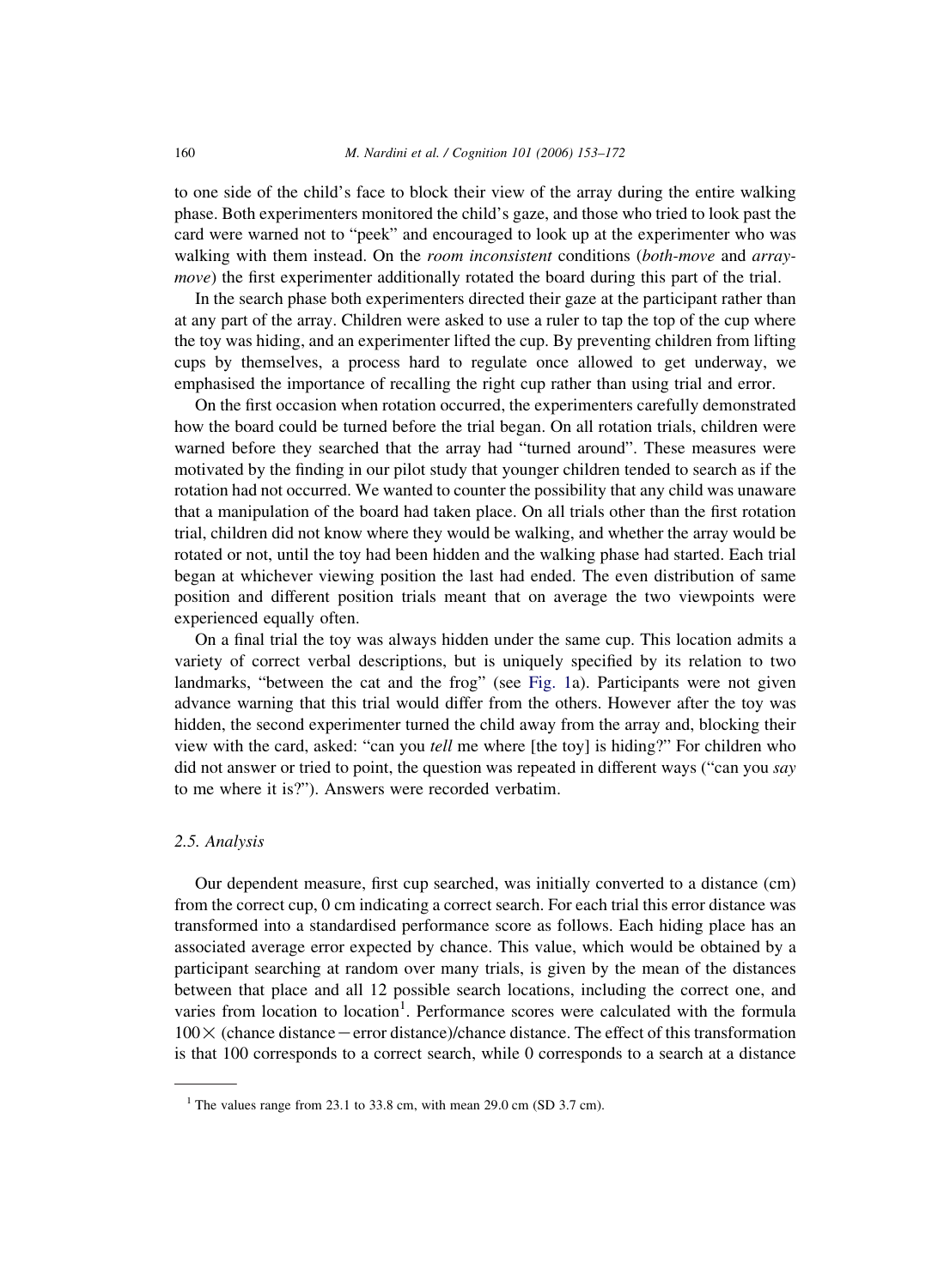equal to chance. A value below 0 corresponds to a search error greater than the average expected by chance.

A participant's overall performance score for each condition was calculated as the mean of their scores in that condition. Each participant thus contributed four mean performance scores, one for each condition, to this part of the analysis. A repeated measures ANOVA was carried out with within-subjects factors *body consistency* and *room* consistency (see [Fig. 1](#page-5-0)b), and between-subjects factors age group and gender.

The analysis described so far measures performance on each trial as a distance between correct location and chance. However, the correct location is not the only place at which we might hypothesise that searches will consistently occur. In fact, on three of our conditions, the use of a frame of reference incorrect for the condition would predict a search at a specific incorrect location. An example of this is provided by younger children in our pilot study, who searched, in the array-move condition, close to the place where the toy had been before board rotation took place. This indicates either ignorance of our manipulation, which in this study we have sought to rule out (see *Procedure*), or an incorrect choice of frames of reference. In this condition, the frames of reference defined by *body* and *room* both specify the same, incorrect location (see [Fig. 1b](#page-5-0)).

Accordingly in the array-move condition, the place specified by these frames of reference, which corresponds to the place occupied by the toy before rotation, was taken as the origin for a second calculation of "performance score". Since no cup precisely occupies the place of another following rotation, it is not possible to obtain a score of 100 (search error 0 cm) on this measure. Nevertheless we can determine whether searches at any age were closer to the hypothesised place than would be expected by chance.

Similarly, in the both-move condition, a second hypothesised location for search was the place correct with respect to a frame of reference defined by the room, i.e. the toy's initial place before rotation. A search at this location would suggest that this frame of reference was used in preference to those defined by *body* and *array*. In the *child-move* condition, a possible second location for search was the place initially correct with respect to the body. Searching close to here would constitute the classic "egocentric" error seen in very young children, who search after movement as if they have not moved (e.g. [Acredolo,](#page-18-0) [1978\)](#page-18-0). Since the children in this study were much older than those reported to make the egocentric error, we did not expect to see this pattern.

The relationship between each "alternative hypothesis" performance measure and the main performance measure is such that a score above chance on one usually equates to a score below chance on the other. This is a function of the magnitude of the view difference, 135°, which displaces cups (apart from the unused centre location) considerably from their original positions. There is a strong negative correlation between the main performance measure and the alternative performance measure; e.g. for all combinations of hiding and search locations on the *array-move* condition,  $r = -0.46$ .

A further analysis was more exploratory. We were interested to see whether some locations were better remembered than others. An ANOVA was carried out on performance scores from all trials, with the factors *location*  $(1-11)$ , *body consistency*, and *room consistency*. Since the total number of trials per location was limited, these data were not suitable for further subdivision by age or gender. Neither was the experiment designed to balance the many possible factors influencing ease of recall. Even so, we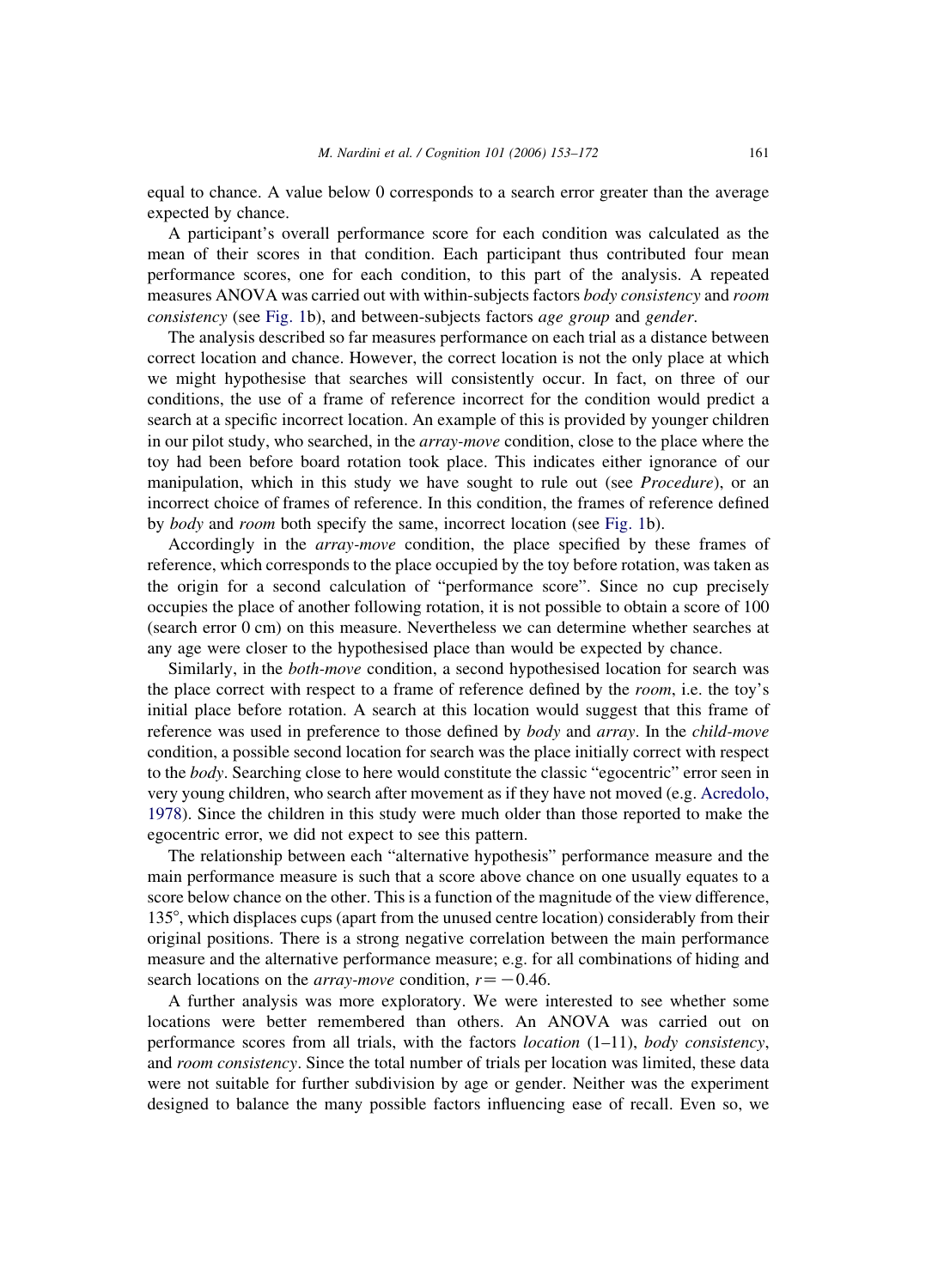<span id="page-9-0"></span>considered that any variations in performance as a function of hiding place would be of interest.

A final analysis examined answers on the unexpected verbal trial. The logic of the test was this: a child who was mentally rehearsing a phrase would most likely produce the phrase in response to our question. On the other hand, a child who was not using a verbal strategy could likewise produce the phrase by describing a mental image. In other words, the use of a verbal strategy was a sufficient but not a necessary condition for a correct verbal description. We therefore took failure to describe the location to be good evidence for the absence of a verbal strategy, but success to be equivocal.

#### 3. Results

Mean performance scores by age group are plotted in Fig. 2a. The same order of condition difficulty (neither-move, child-move, both-move, array-move) is evident at every age, and matches the pattern of adult performance on the change detection task of Wang and Simons (Fig. 2c). This pattern is consistent with the decreasing availability of different



Fig. 2. Mean performance scores and 95% confidence intervals by age and condition (a). White bars: body frame of reference consistent between presentation and test. Grey bars: body frame of reference inconsistent. Columns on the left: room frame of reference consistent between presentation and test. Columns on the right: room frame of reference inconsistent. The order of conditions, left to right, is therefore neither-move, child-move, both-move, array-move, as labelled in the age 3 plot. For the latter three conditions, "alternative hypothesis" performance scores are plotted (b), based on the distances of searches from places predicted by the use of those frames of reference that are incorrect in the context of each condition. These incorrect places are specified by the body (child-move condition), the room (both-move condition), and both body and room (array-move condition), as labelled in the age 3 plot. No frame of reference predicts an incorrect location for the neither-move condition. (c) replots adult results from [Wang & Simons \(1999\)](#page-19-0). (d) plots mean performance scores for males and females.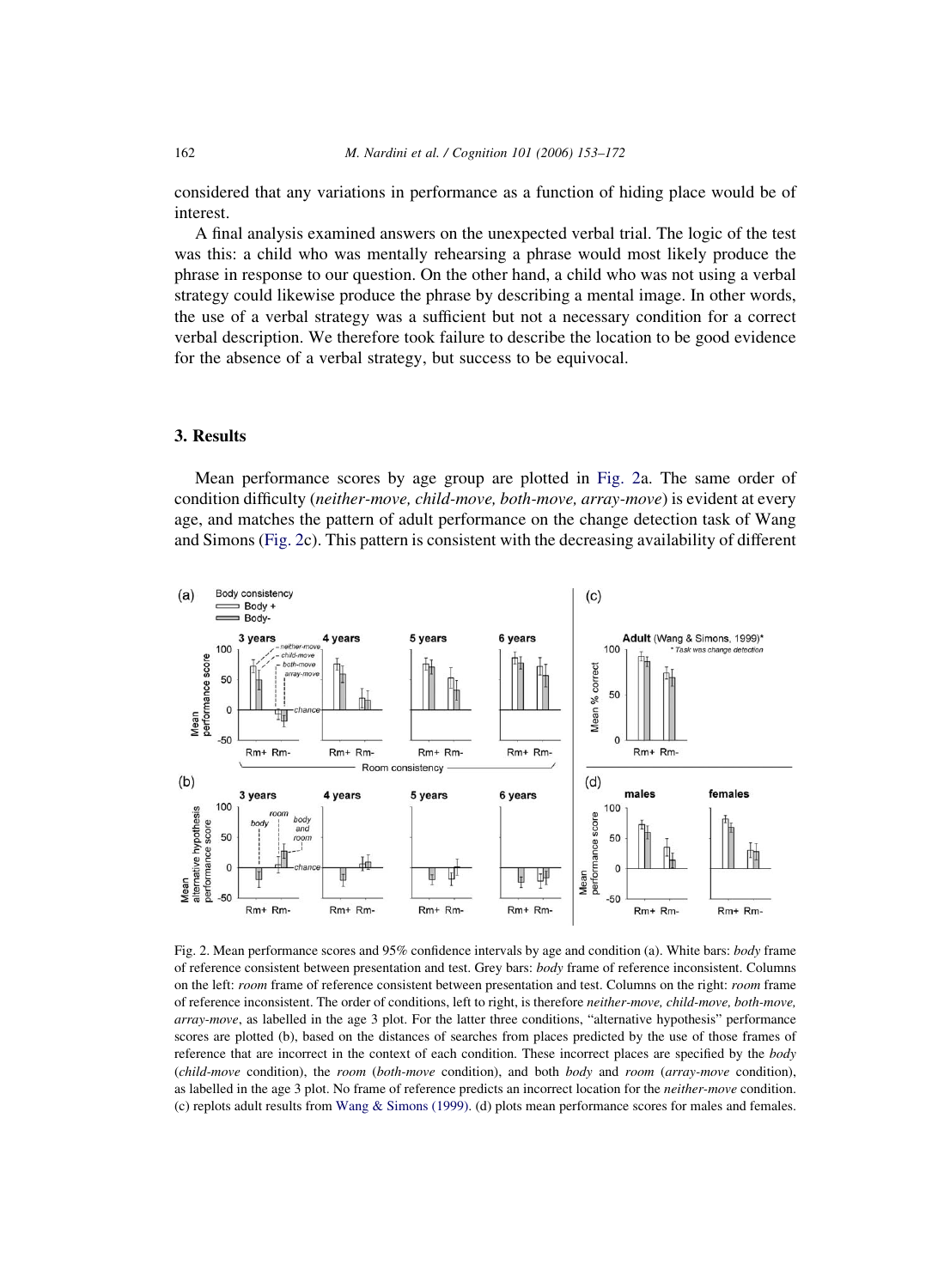frames of reference across conditions (see [Fig. 1b](#page-5-0)): *neither-move* (body  $+$  room  $+$  array)  $\geq$  child-move (room  $+$  array)  $>$  both-move (body  $+$  array)  $>$  array-move (array). The 95% confidence intervals show that mean performance on both-move was not significantly above chance until 4 years, while performance on *array-move* was not above chance until 5 years. Groups of children aged 5 and 6 years were therefore above chance at recalling from a novel viewpoint a location indicated only by spatial relations intrinsic to the array, i.e. the relative positions of landmarks and cups.

There were main within-subjects effects for *body consistency* (F(1, 65) = 31.1, P < 0.001) and room consistency  $(F(1, 65) = 159.8, P < 0.001)$ , but there was no interaction between these factors ( $P > 0.9$ ). The between-subjects factor *age* was significant ( $F(3)$ ) 24.3,  $P \le 0.001$ ; there was a significant interaction between *age* and *room consistency*  $(F(3, 65) = 12.2, P < 0.001)$ , but no interaction between *age* and *body consistency* (*P* > 0.6). The three-way interaction between *age, body* and *room consistency* was not significant  $(P>0.1)$ .

These results show that performance was improved by consistency with both the frames of reference provided by the body and the environment. These two factors did not interact, but were additive. The effect of consistency with the *room* changed significantly over the age range we studied (significant interaction *room consistency*  $\times$  *age*), while the effect of consistency with the *body* did not (no significant interaction *body consistency*  $\times$  *age*). These results are evident in [Fig. 2a](#page-9-0): the difference between bars on the left (room consistent) and bars on the right (*room* inconsistent) reduced with age. At the same time, the difference between white (*body* consistent) and grey (*body* inconsistent) bars was quite constant across ages. It is striking that the effect of *room consistency* was much greater than the effect of body consistency for the youngest children. The absence of a significant three-way interaction between *body* and *room consistency* and *age* reflects the regularity with which the *body* and *room* factors combined in all age groups.

The 95% confidence interval for the array-move condition at age 3 shows that performance was significantly below chance. That is, three-year-olds searched further from the correct location than would participants searching at random, which implies the consistent use of an incorrect strategy. Our alternative hypothesis measure for this condition predicted searches close to the place initially correct with respect to both *body* and *room*. The proximity of searches to this location, compared with the distance expected by chance is plotted in [Fig. 2](#page-9-0)b. For the array-move condition (grey bar on the right) at age 3, searches were significantly closer to this place than chance. Thus when faced with a rotation of the array and a novel view of it, three-year-olds' searches were consistent with the frames of reference provided by *body* and *room*, whereas correct retrieval would entail disregarding these and using only the frame of reference intrinsic to the *array*. The mean proximity of search to this incorrect location fell steadily with age, and was not above chance for any age group above 3. Searches on the both-move condition were not significantly closer than chance to the location predicted by the incorrect use of a *room* frame of reference at any age ([Fig. 2b](#page-9-0), white bar on the right).

When the array was not moved, the *room* frame of reference specified the correct location for search. Our child-move condition replicates previous tests of retrieval after walking to a new viewpoint (e.g. [Newcombe et al., 1998\)](#page-19-0). Performance on this condition improved with age [\(Fig. 2a](#page-9-0), grey bars on the left). To determine whether the improvement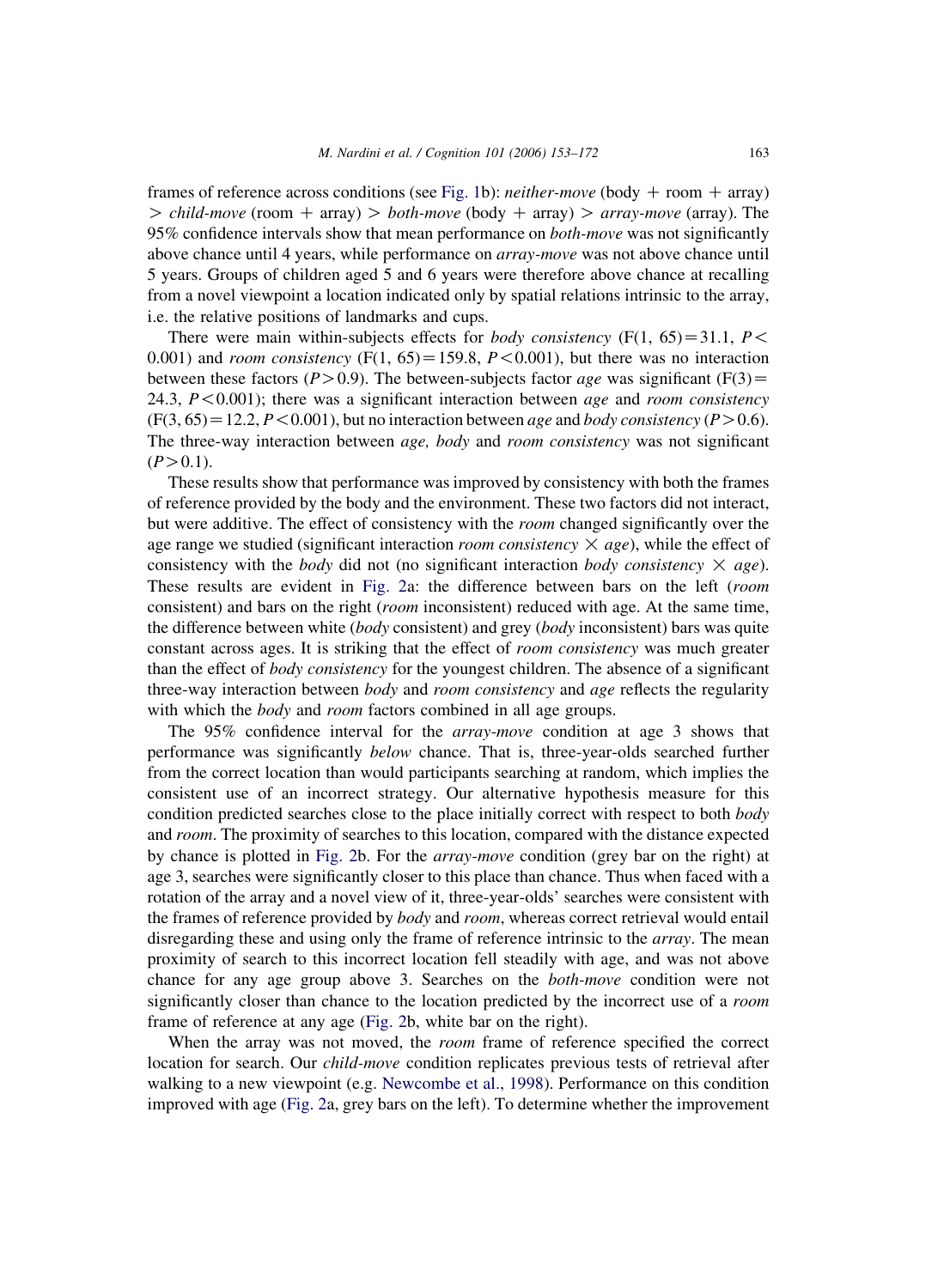was significant, we analysed mean *child-move* performance scores in a one-way ANOVA with the factor *age*. The effect of *age* was significant (F(3) = 3.64, P < 0.02). Thus between 3 and 6 years, accuracy improved on the classic task of retrieving a hidden object after walking to a novel viewpoint. The alternative search location predicted for the child-move condition was the place initially correct with respect to the body. In every age group, searches were significantly further from this place than chance [\(Fig. 2b](#page-9-0), grey column on the left). This confirms that even the youngest group in our sample did not make the classic "egocentric" error on this condition, but took their change of position into account when they searched.

Performance on the baseline *neither-move* condition ([Fig. 2a](#page-9-0), white column on the left) showed a small, nonsignificant improvement with age  $(F(3)=1.47, P>0.2)$ . Since mean scores were not close to our measurement ceiling (score 100), this does not seem to be the limiting factor. Rather, with all frames of reference available, recall for a single object among 12 locations was already good at 3 years, but those limitations of accuracy (and perhaps continuous attention to the task) which kept it below ceiling were still in place at age 6.

## 3.1. Effects of gender

The between-subjects factor *gender* was not significant alone  $(P>0.1)$ , but only in a three-way interaction with *body consistency* and *room consistency* (F(1, 65)=4.8, P< 0.05). This interaction is plotted in [Fig. 2d](#page-9-0). Females were better on all conditions except both-move, and showed a particularly large advantage on the *array-move* condition. Males were much less accurate on *array-move* than on *both-move*, whereas females' performance on these conditions was similar. Although females were (nonsignificantly) better overall, it is interesting that the *gender* interaction does not simply imply a faster overall development for the females.

## 3.2. Performance by hiding location

An ANOVA with factors location, body consistency and room consistency found a main effect of *location* (F(10)=2.2, P < 0.02), an interaction between *location* and room consistency (F(10)=2.1, P < 0.03), but no interaction between *location* and *body consistency* ( $P > 0.3$ ), and no three-way interaction between these factors ( $P > 0.2$ ). [Fig. 3](#page-12-0) plots mean performance scores as a function of hiding location and room consistency. The interaction is evident mainly in that choice of hiding location had greater effects on performance when the room frame of reference was inconsistent.

In both *room consistent* and *inconsistent* conditions, the places recalled with least accuracy were near the centre of the array and far from any landmarks. Immediate proximity to a landmark was helpful, but not necessary for a high rate of correct retrieval: the corner cup (bottom right, [Fig. 3\)](#page-12-0) was well remembered, particularly in the room inconsistent conditions. The corner of the board may have served as a landmark, but it is also likely that this cup's distinctive position in the layout of the array made it memorable. It is also true that positions at the edge of the array have fewer nearby alternatives than those in the middle.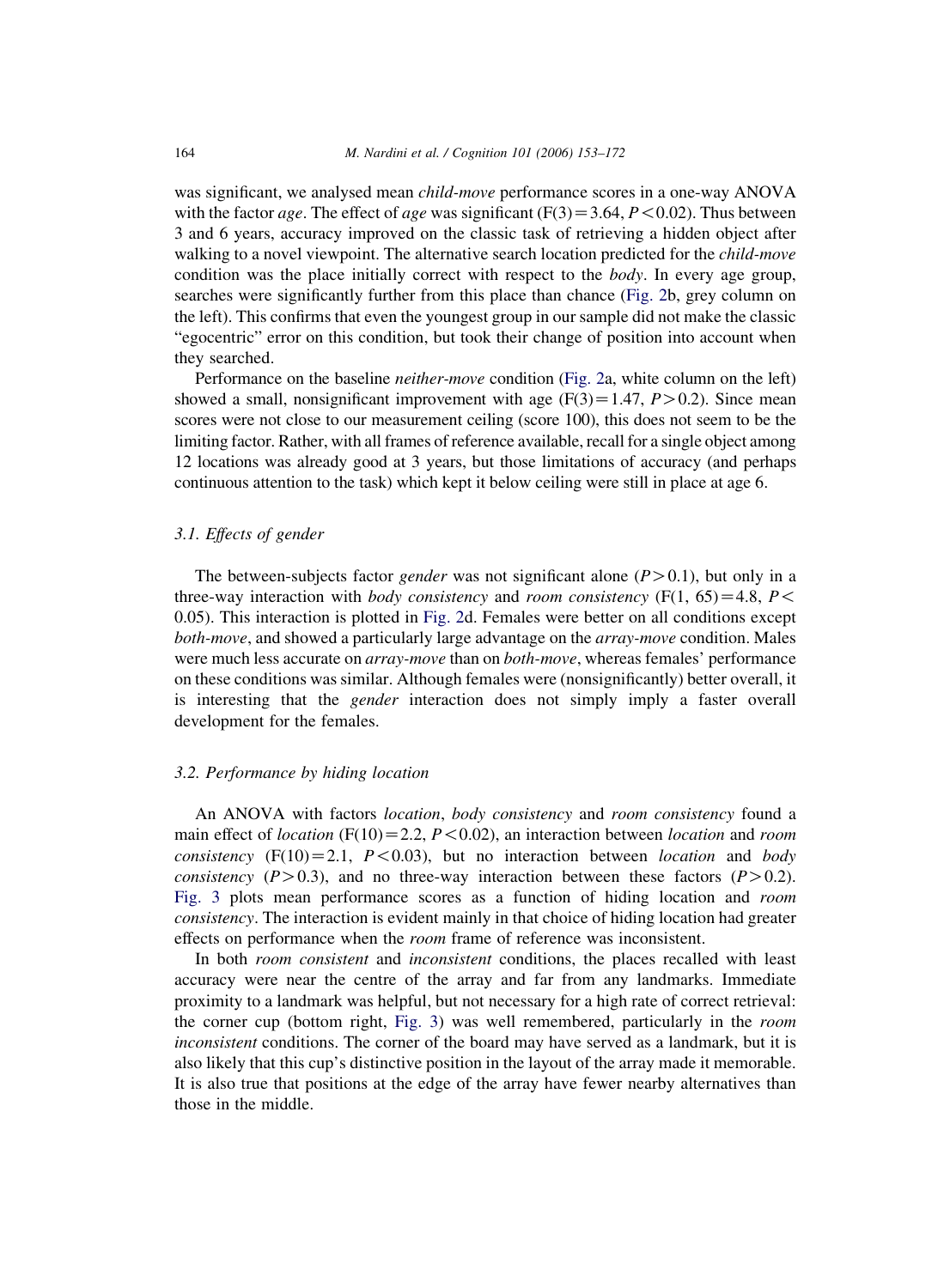<span id="page-12-0"></span>

Fig. 3. Mean performance scores by location on *room consistent* conditions (left) and *room inconsistent* conditions (right). The array is shown from above, with landmarks (grey), cups (white circles) and the two viewing angles (arrows). Diameters of black circles correspond to mean performance scores. The scale ranges from no black circle (mean score 0), to the edge of the cup (mean score 100). " $\times$ " marks the cup which was never used.

#### 3.3. Verbal descriptions

Only 3 children, all aged 6, mentioned both the cat and the frog in response to our surprise question on the final trial. Descriptions mentioning either landmark were more common—examples included "near the cat", "beside the cat", "next to the frog". Although these might not suffice to describe the location unambiguously to a third party (see [Fig. 1a](#page-5-0)), they could be a basis for retrieval in a participant who understood them in a particular way. We therefore scored answers that referred to either landmark as correct descriptions. There were no correct descriptions at age 3, four at age 4, five at age 5, and 12 at age 6. As percentages of children in each age group, these were 0, 19, 29 and 71%. Other children tended either to give no response, or to give nonspecific answers ("over there"; "in the cup").

To check whether the emergence of viewpoint-independent recall at 5 years could have depended on verbal encodings, we examined performance on the *array-move* condition of those five-year-olds who did not mention either landmark in response to the surprise question ( $n=12$ ; mean age 5.4 years, SD 0.27). The performance of these children was above chance at the 5% level (mean score 21.9 with 95% c.i. 19.4). Thus even those fiveyear-olds who could not produce a verbal representation of this hiding place demonstrated viewpoint-independent recall in the absence of those frames of reference provided by body or room.

## 4. Discussion

Between the ages of 3 and 6 years, three distinct frames of reference facilitated memory for locations in our array. There was a significant effect for consistency of the target with (i) the body. The body frame of reference was available in the conditions neither-move and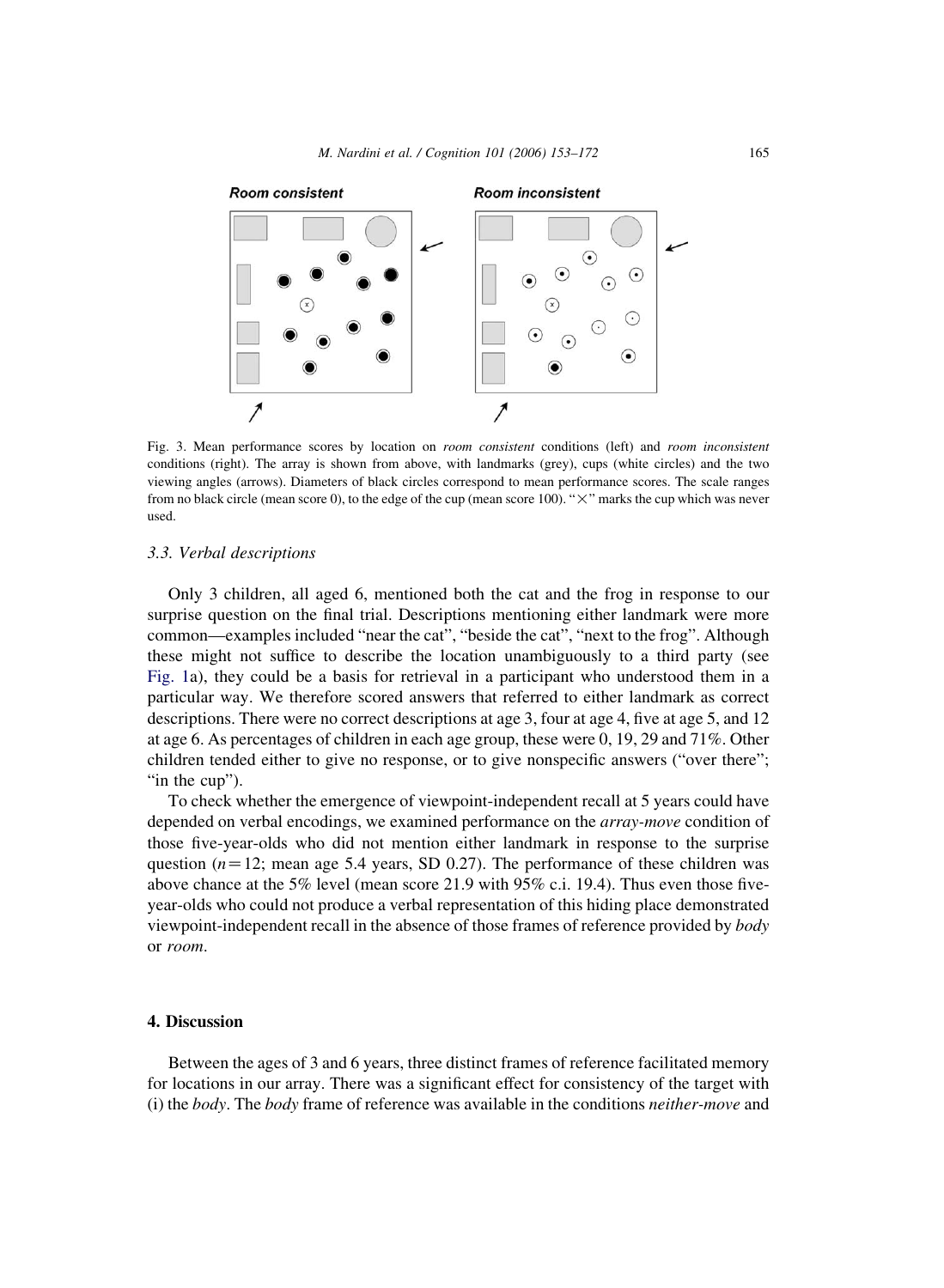both-move. Its effect is evident in advantages for neither-move over child-move, and both-move over array-move (see [Fig. 2a](#page-9-0)). Consistency with the body would allow the use of egocentric representations that are not updated with movement, such as stored visual images. Those representations that facilitated performance when the body relation was held constant were already developed by 3 years, and did not undergo significant changes through age 6.

There was a further effect for consistency with (ii) the *room*. The *room* frame of reference was available in the conditions neither-move and child-move, and its effect can be seen in advantages for neither-move over both-move, and child-move over array-move ([Fig. 2](#page-9-0)a). Like the *body* effect, the *room* effect was already present at 3 years. The striking result was that at this early age, it was much greater than the body effect (see [Fig. 2a](#page-9-0), and F values above): the array's position within the external reference frame of the room influenced the youngest subjects much more than its position within the egocentric reference frame defined by the body. This large room consistent advantage in performance in the youngest children must have depended on representations that are not purely egocentric—i.e. those taking external space into account, whether through landmark use or spatial updating. This result shows that any spatial "egocentrism" in infancy had definitively disappeared by 3 years, at which age children showed a strong awareness of their movement within the surroundings. When the toy's position within the room was changed, but purely egocentric retrieval remained possible because the body relation was kept constant (both-move condition), performance at 3 years was at chance, whereas in a young "egocentric" infant good performance would be expected from a comparable condition. The room effect diminished over the age range (as performance in the roominconsistent array-move and both-move conditions improved), but was still present at age 6. An ANOVA with only those children aged 6 confirms that the effects of both *body* and room were still significant at this age.

The factors (i) *body* and (ii) *room consistency* did not interact, showing that when both frames of reference were present their effects were additive. The order of condition difficulty in every age group, which was consistent with the availability of these frames of reference, matched the pattern found in adults on a similar task [\(Wang & Simons, 1999](#page-19-0)). The consistency with which this additive pattern occurred across the age range meant that there was no significant three-way interaction between these two factors and age.

Performance on the conditions both-move and array-move, which were not consistent with the *room*, ([Fig. 2](#page-9-0)a, bars on the right), steadily caught up with performance on the conditions that were consistent (bars on the left). This age trend was the result of two separate effects. First, when neither of the frames of reference provided by *body* or *room* indicated the correct location (array-move condition), the youngest children nevertheless searched consistently with these ([Fig. 2](#page-9-0)b). As a result their performance was very low; indeed at 3 years searches were further from the correct places than would be expected by chance. However, performance on this condition rose significantly above chance at 5 years. Simply ignoring those frames of reference that were incorrect for this condition would have sufficed to bring performance to, but not beyond, chance. To perform above chance, the five and six-year-old groups must have used some further frame of reference to solve the task. The only frame of reference that remained stable with respect to the target in the *array-move* condition was provided by (iii) the array itself, i.e. an "intrinsic" frame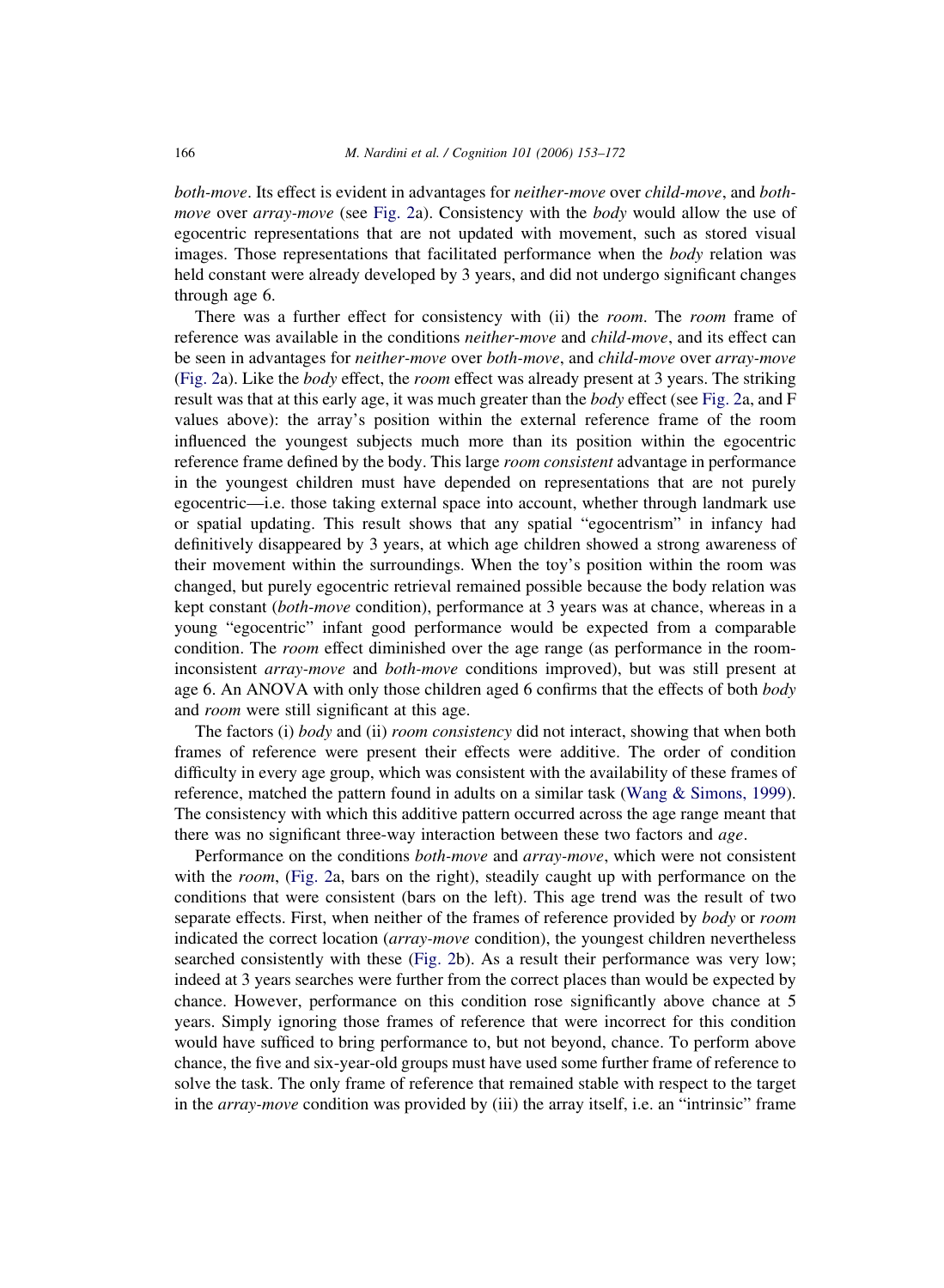of reference [\(Levinson, 2003\)](#page-19-0). Children aged 5 and 6 years must have developed the ability to retrieve objects using only those visual cues present in the array. These included the landmarks around two of its edges, as well as the edges themselves and the configuration of hiding places (cups).

Developmental changes in the use of the room frame of reference therefore reflected its replacement by the more appropriate *array* frame of reference in older children. For this reason, these results do not indicate whether or how much the room frame of reference became used more effectively with age. It is striking however that use of the room frame of reference was already present at 3 years, and that it was so privileged over the body frame of reference at this young age.

The emergence of viewpoint-independent retrieval at 5 years in the present study was much earlier than reported in the classic perspective-taking studies of Piaget  $\&$  Inhelder [\(1967\); Huttenlocher & Presson \(1973\)](#page-19-0), where the transitional age was around ten. Our results are consistent with [Newcombe & Huttenlocher \(1992\)](#page-19-0), who found greatly improved performance when responses were directed at the spatial array itself, rather than at a diagram. In their study, three-year-olds were above chance at indicating, from an (imaginary) novel viewpoint, the positions of objects which did not move within the room between presentation and test (allowing use of a *room* frame of reference), and whose places within the array were constant throughout (allowing children to learn the places incrementally over the course of the experiment). In our study, five-year-olds were above chance at retrieving locations that moved with respect to both body and room between presentation and test, and that changed from trial to trial. These results provide evidence for viewpoint-independent retrieval based only on spatial relations intrinsic to the array at 5 years.

Children in our study were not instructed to solve the task by imagining a perspective change. It has been argued that imaginary perspective changes are difficult because they entail a conflict between the participant's real position and the imaginary position. However in our task, the condition that tested for viewpoint independence *(array-move)* included an analogous conflict. Children had to inhibit responses based on the frames of reference provided by *body* and *room*, and there was evidence in the youngest children's errors for a failure to do this. An inhibition process may therefore be an additional component of our task. We therefore take our task to be a conservative indicator of the emergence of viewpoint-independent retrieval of intrinsic spatial relations, which may be present even earlier than measured here.

We now turn to possible explanations for the emergence of this ability. It could be explained by verbal representations, imaginary rotation, or allocentric ("intrinsic") representations of the hidden toys' places within the array. Our surprise question showed that those five-year-olds who could not produce a verbal description of the hiding place were still above chance at viewpoint-independent recall. There was therefore no evidence that viewpoint-independent recall depended on verbal representations. This conclusion is based on a cautious criterion for identifying possible verbal strategies, which we biased towards detecting "false positives". We used one of the most easily described locations, asked the question at the end, which allowed time for any strategy to develop, and scored descriptions "correct" on a generous criterion. Our reanalysis confirmed viewpointindependent recall when we excluded all five-year-olds who gave such a description, even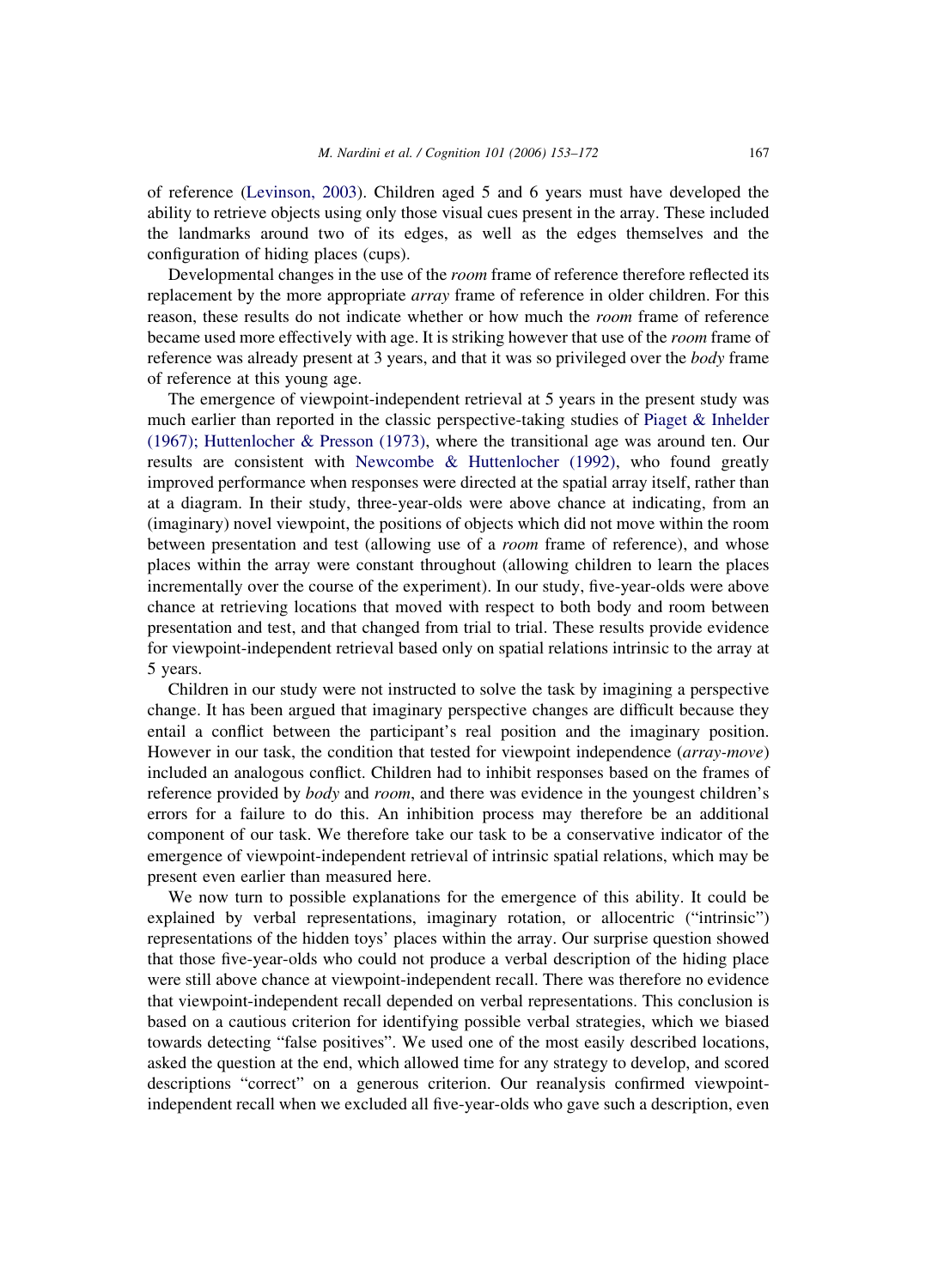though these descriptions could have been provided by children who were describing mental images, and not pursuing a verbal strategy.

The other two possibilities are less easy to distinguish from our measures. One account is that children adopted the strategies, explicitly required in Piaget's and Huttenlocher's tasks, of mentally translating the current view of the array into a different one. On the alternative account, children developed the capacity to represent locations with respect to the landmarks and other visual features within the array. That is, they encoded locations on an internal "map" of the array, which enabled them to retrieve these directly from novel viewpoints. A result that bears on this question is the effect of hiding location ([Fig. 3\)](#page-12-0). The interaction between location and room consistency corresponds to greater differences across locations on the room inconsistent conditions, including the condition array-move which provides the test for viewpoint-independent recall. On these conditions, locations that were neither close to a landmark, nor at a distinctive place in the array's shape were recalled with least accuracy ([Fig. 3,](#page-12-0) right). This pattern is consistent with an encoding that represents array locations with respect to local landmarks and overall shape. The same pattern would not obviously be predicted by mental rotation. If mental rotation did take place, then it is surprising that locations at the array's edges, which would have to travel furthest, were subject to less error than those near its centre. This pattern gives some reason to favour the hypothesis that viewpoint independent recall in these children corresponded to an emerging ability to represent locations with respect to local visual cues, but this conclusion remains tentative. Some kind of piecemeal mental rotation using landmarks as local anchor points would represent a compromise between these accounts, and would be consistent with our data.

We have hypothesised that children used direct retrieval from intrinsic (array referenced) representations on our task, whereas mental rotation was one of the requirements that made the classic perspective change studies difficult. These arguments make a testable prediction, which is that if we compared children on the same task, those given a free choice of strategy would perform better than those instructed to use imaginary perspective changes. If retrieval depended on imaginary perspective changes, we would expect the opposite pattern, an immediate clue to the correct solution conferring an advantage on the "perspective change instruction" group.

Consistency with body and room had different effects on males and females aged 3 to 6. Females outperformed males on every condition but both-move ([Fig. 2](#page-9-0)d). Their performance on this condition and on array-move was very similar, whereas males' performance on array-move was much poorer. Females in this age range were therefore better at using an array centred frame of reference, needed to solve the array-move condition, but showed little improvement resulting from additional consistency with the body in the condition both-move. The female advantage on the baseline (neither-move) condition is consistent with results from adult change detection without a change of viewpoint [\(McBurney, Gaulin, Devineni, & Adams, 1997](#page-19-0)). Interestingly gender differences for the other conditions differed from those in a comparable adult array rotation task ([Burgess et al., 2004\)](#page-18-0), where a significant interaction with gender again corresponded to an overall advantage for females, but this (adult) female advantage included the both-move condition but not the participant-move condition. The pattern giving rise to a significant interaction in the present study was opposite for two of these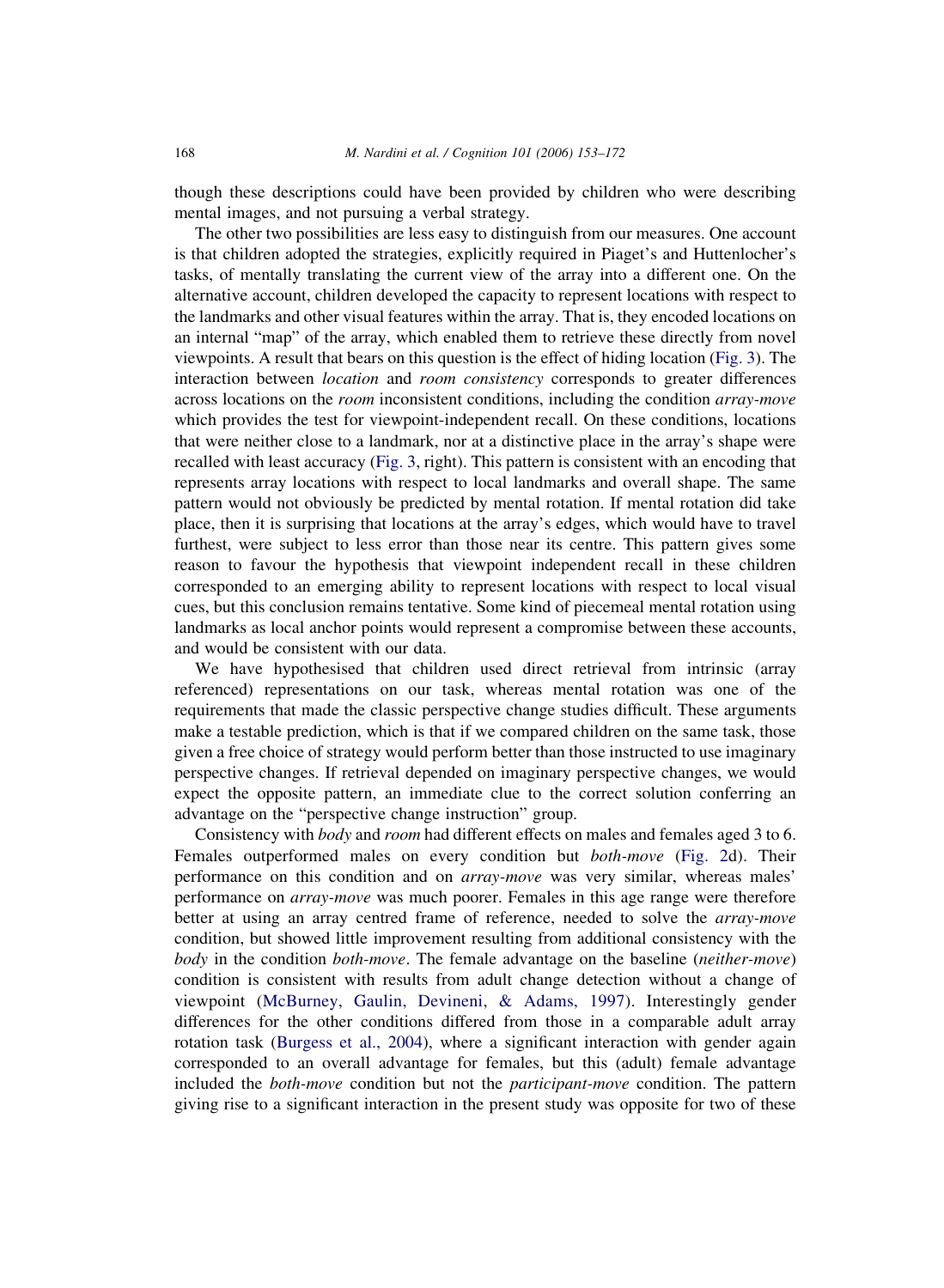conditions: three to six-year-old females performed better than males on child-move, but less well on both-move. These differences suggest that rates of development for the use of different frames of reference differ for males and females. Such developmental differences across the age range we studied did not produce any significant interactions involving gender and age, although the four-way interaction between gender, age, body and room *consistency* approached significance ( $p=0.07$ ). The trends evident in this interaction were consistent with differential rates of development eventually giving rise to the adult pattern.

The child-move condition corresponds to a standard test of recall from a novel viewpoint. Although performance was already good at 3 years, it continued to improve significantly through age 6. By contrast, the baseline same viewpoint (neither-move) condition showed small improvements which did not reach significance. Since mean scores did not reach measurement ceiling, this effect seems to represent a genuine performance ceiling for this age range. This could indicate attentional or motivational limitations, adding to the data a degree of noise which is relatively constant for ages 3–6 years.

We have proposed that spatial frames of reference in this study influenced performance because they varied which representations were available for children to use. Results from functional neuroimaging and electrophysiological recording increasingly identify such representations with separate neural substrates. A strong possibility is that the developmental changes in spatial behaviour reported here reflect the maturation of separate brain systems, which represent spatial information using different frames of reference. We can identify possible neural correlates for the most important findings from this study, namely the early awareness of hiding places' relation to both body and room at 3 years, the initial dominance of the room, and the emergence of purely viewpointindependent recall at age 5.

The early-developing body advantage implies "purely egocentric" representations, i.e. those not updated by self-motion. "Purely egocentric" responses in very young children are often identified with motor plans, dependent on the dorsal visual stream and posterior parietal cortex ([Milner & Goodale, 1995\)](#page-19-0). The early use of the *room* in the present task however suggests that any such motor plans were not purely egocentric, but were updated by self-motion even at the youngest ages. More likely candidates for "purely egocentric" representations are stored visual scenes, dependent on the ventral visual stream and inferotemporal cortex [\(Milner & Goodale, 1995\)](#page-19-0). Adult imaging and neurorecording indicates viewpoint-dependent representations of visual scenes specifically in parahippocampal cortex ([Ekstrom, Kahana, Caplan, Fields, Isham and Newman, 2003;](#page-18-0) [Epstein, Graham, & Downing, 2003\)](#page-18-0).

The similarly early-developing and initially stronger *room* advantage may depend on posterior parietal representations that are body-referenced, but updated by self-motion [\(Bremmer, Duhamel, Ben Hamed, & Graf, 1997; Colby, 1999\)](#page-18-0). The initial dominance of these over egocentric representations such as visual scenes could represent an early bias for "sensorimotor" (dorsal-stream) over "cognitive" (ventral-stream) representations of space [\(Rosetti, 1998\)](#page-19-0). Interestingly, early perceptual processing in the lower levels of the dorsal and ventral streams shows no such dorsal-stream advantage; indeed ventral-stream judgments mature more rapidly ([Braddick, Atkinson, & Wattam-Bell, 2003\)](#page-18-0). Therefore if the early dominance of the room frame of reference does reflect a preference for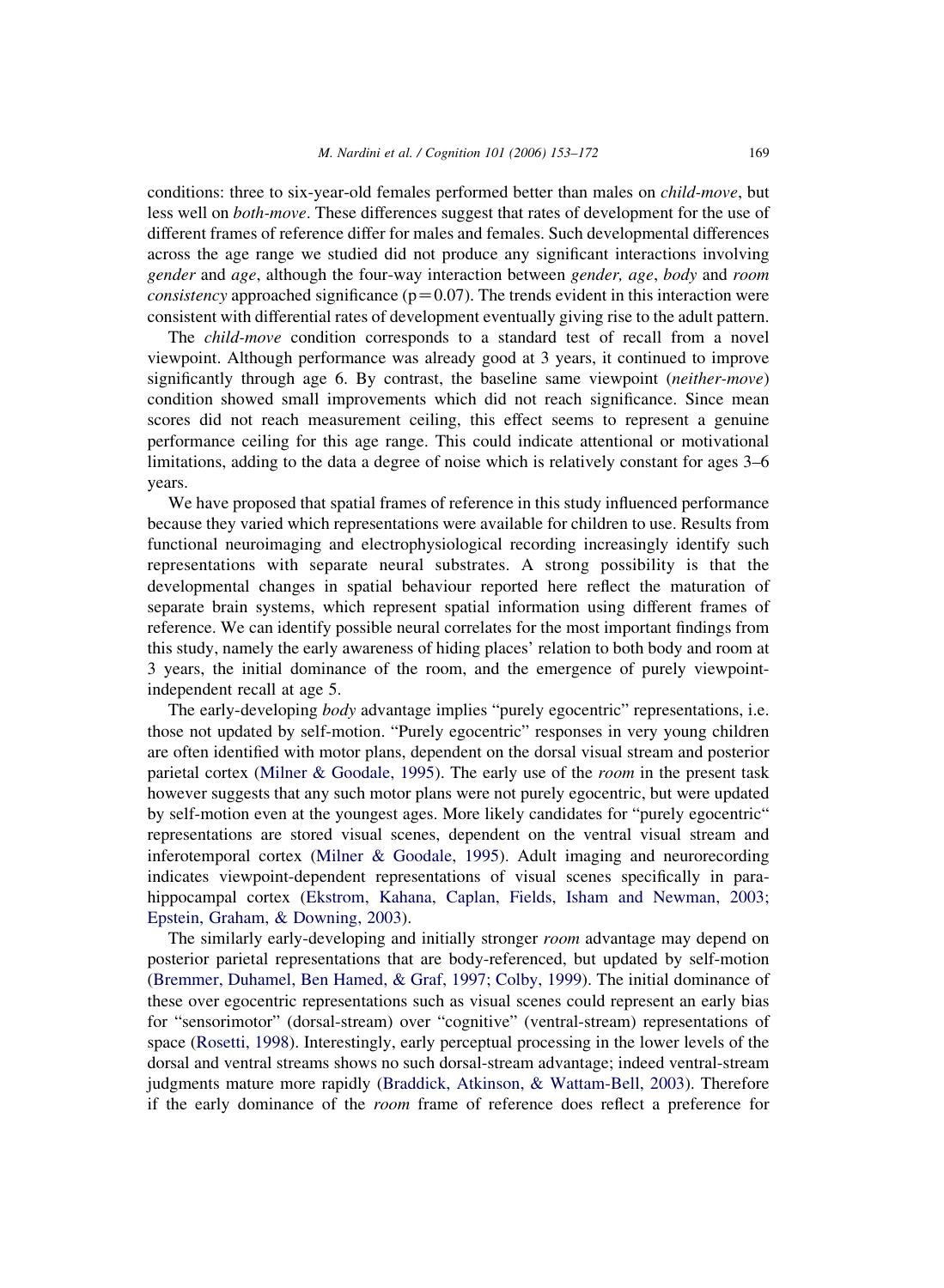dorsal-stream representations, this may depend on a subsequent selection process (or differential timing in the two pathways) rather than the processing capabilities of the dorsal and ventral streams themselves. The strong room effect is also consistent with early use of visual landmarks external to the array. An adult array rotation study which distinguished landmark use from spatial updating by moving an external landmark relative to the participant ([Burgess et al., 2004\)](#page-18-0) found effects for both, but in the present task these cannot be dissociated since they predict the same behaviour. It is likely however that room landmarks did contribute to the *room* advantage, as previous studies indicate external landmark use at ages even younger than those tested here (e.g. at 22 months; [Newcombe](#page-19-0) [et al., 1998\)](#page-19-0). Landmark use is associated with the hippocampus, where damage impairs memory for locations defined by distant visual landmarks in humans ([King, Burgess,](#page-19-0) [Hartley, Vargha-Khadem, & O'Keefe, 2002](#page-19-0)) and rats ([Morris, Garrud, Rawlins, &](#page-19-0) [O'Keefe, 1982; Pico, Gerbrandt, Pondel, & Ivy, 1985\)](#page-19-0), and neurons directly reflect memory for locations relative to landmarks in rats (e.g. [Lenck-Santini, Muller, Save, &](#page-19-0) [Poucet, 2002; O'Keefe & Speakman, 1987\)](#page-19-0) and humans [\(Ekstrom et al., 2003](#page-18-0)).

The final result was children's emerging ability, at 5 years, for viewpoint-independent recall using only the array frame of reference. As noted above, viewpoint-independent representations of locations relative to landmarks are associated with the hippocampus, which appears to be able to simultaneously support separate representations referenced to local and to room landmarks ([Zinyuk, Kubik, Kaminsky, Fenton, & Bures, 2000\)](#page-19-0). A second component of the ability to use only the array frame of reference may be inhibition of the incorrect body and room frames. Competence on inhibition tasks is considered to depend on the development of the frontal lobes ([Diamond, 1990; Goldman-Rakic, 1987](#page-18-0)).

In conclusion, the body frame of reference probably depends on purely egocentric representations such as visual scenes in the ventral stream, while the room frame of reference may depend on egocentric representations that are spatially updated by selfmotion (dependent on dorsal stream and posterior parietal cortex), as well as allocentric representations of location relative to landmarks within the room (dependent on the hippocampus). Our results suggest that these processes were already present and well developed at 3 years. The later emergence of viewpoint-independent recall using only visual cues within the array implies intrinsic representations of the array, which may depend on further hippocampal and prefrontal development. These suggestions are speculative but can be tested in future studies with clinical groups.

The apparent emergence of viewpoint independence at a later developmental stage in previous related tasks ([Huttenlocher & Presson, 1973; Piaget & Inhelder, 1967\)](#page-19-0) may have been partly due to their additional requirement for taking the perspective of another being. Comparing the developmental time course of perspective-taking as opposed to the use of different spatial frames of reference for search may shed light on developmental disorders relating to "theory of mind" ([Frith & de Vignemont, in press](#page-19-0)) or schizotopy [\(Langdon &](#page-19-0) [Coltheart, 2001](#page-19-0)). Our current task already has a clear application to the assessment of spatial representations in children with focal brain injury, and in children and adults with developmental disorders. In a range of neurodevelopmental disorders, dorsal stream function shows deficits relative to ventral [\(Braddick et al., 2003\)](#page-18-0). In our task, (i) *body*consistency effects, which we have hypothesised depend on ventral stream processing and (ii) room-consistency effects, which he have hypothesised depend to a degree on the dorsal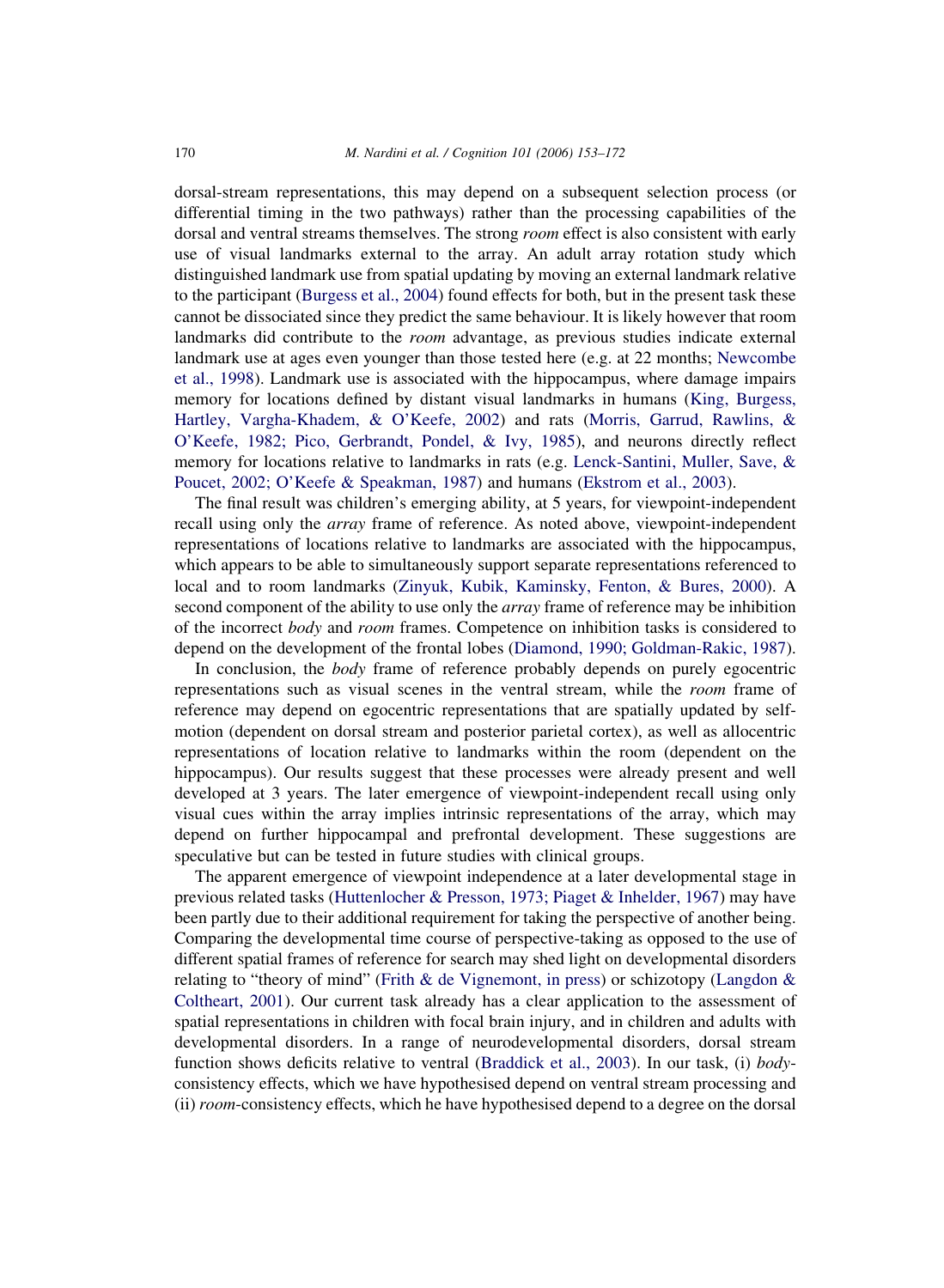<span id="page-18-0"></span>stream, can be dissociated. Groups to which the task would usefully be applied include Down syndrome, a genetic disorder which may include hippocampal dysfunction [\(Pennington, Moon, Edgin, Stedron, & Nadel, 2003\)](#page-19-0), and Williams Syndrome [\(Jarrold,](#page-19-0) [Baddeley, & Hewes, 1998](#page-19-0)), a genetic disorder with spatial and navigational deficits whose neural and cognitive basis is not well understood.

An important result from this study was that children as young as 3 years showed no evidence of the spatial "egocentrism" reported in very early childhood, but were strongly influenced by the hidden object's place within the environment. The early presence of distinct representations taking into account body and environment, used in parallel across the age range  $3-6$  years, indicate a continuum with adult performance (Wang  $\&$  Simons, [1999\)](#page-19-0). The mechanisms that underlie these representations are likely to be shared in young children, adults and potentially other species.

#### Acknowledgements

We thank Oliver Braddick, Dorothy Cowie and three anonymous referees for comments on this manuscript; Rachel Eastwood for help with testing, and the schools, nurseries and teachers who participated, especially the children at Mount Carmel School, Ealing. This research was supported by the Medical Research Council of Great Britain in programme grant G7908507 to JA & OB, and a senior research fellowship to NB.

#### References

- Acredolo, L. P. (1978). Development of spatial orientation in infancy. Developmental Psychology, 14, 224– 234.
- Braddick, O., Atkinson, J., & Wattam-Bell, J. (2003). Normal and anomalous development of visual motion processing: Motion coherence and 'dorsal-stream vulnerability'. Neuropsychologia, 41, 1769–1784.
- Bremmer, F., Duhamel, J.-R., Ben Hamed, S., & Graf, W. (1997). The representation of movement in near extrapersonal space in the macaque ventral parietal area (V.I.P.). In P. Thier, & H. O. Karnath (Eds.), Parietal lobe contributions to orientation in 3D space. Heidelberg: Springer.
- Bremner, J. G., & Bryant, P. (1977). Place versus response as the basis of spatial errors made by young infants. Journal of Experimental Child Psychology, 23, 162–171.
- Burgess, N., Spiers, H. J., & Paleologou, E. (2004). Orientational manoeuvres in the dark: Dissociating allocentric and egocentric influences on spatial memory. Cognition, 94, 149–166.
- Colby, C. L. (1999). Parietal cortex constructs action-orientated spatial representations. In N. Burgess, K. J. Jeffery, & J. O'Keefe (Eds.), The hippocampal and parietal foundations of spatial cognition. Oxford: Oxford University Press.
- Diamond, A. (1990). Developmental time course in human infants and infant monkeys, and the neural bases of inhibitory control in reaching. Annals of the New York Academy of Sciences, 608, 637–676.
- Diwadkar, V. A., & McNamara, T. P. (1997). Viewpoint dependence in scene recognition. Psychological Science, 8, 302–307.
- Ekstrom, A. D., Kahana, M. J., Caplan, J. B., Fields, T. A., Isham, E. A., Newman, E. L., et al. (2003). Cellular networks underlying human spatial navigation. Nature , 184–188.
- Epstein, R., Graham, K. S., & Downing, P. E. (2003). Viewpoint-specific scene representations in human parahippocampal cortex. Neuron, 37, 865–876.
- Farrell, M. J., & Robertson, I. H. (1998). Mental rotation and the automatic updating of body-centered spatial relationships. Journal of Experimental Psychology: Learning Memory and Cognition, 24, 227–233.